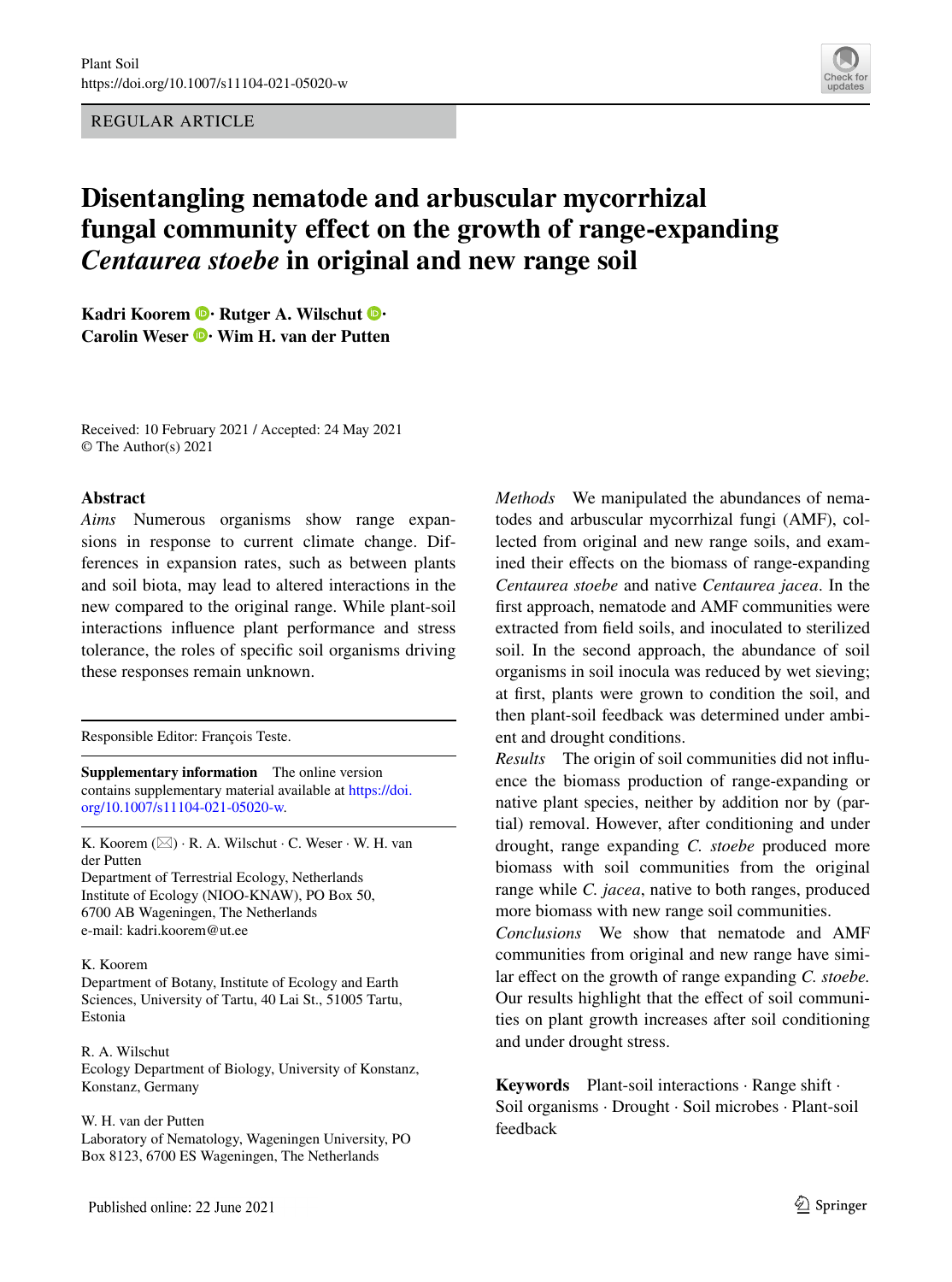## **Introduction**

Current human-induced climate change has enabled many species to expand their range to higher altitudes and latitudes (Parmesan [2006\)](#page-13-0). Species differ in their expansion rates (Berg et al. [2010\)](#page-12-0), so that naturally co-evolved biotic interactions may be replaced by new interactions in the new range. Plants are expected to show higher expansion rates than that exhibited by soil organisms (Berg et al. [2010](#page-12-0); Álvarez-Garrido et al. [2019](#page-12-1)). As the diversity and composition of soil organisms, such as soil-borne fungi and bacteria, changes with latitude (Bahram et al. [2018](#page-12-2); Ramirez et al. [2019](#page-13-1); Benning and Moeller [2020\)](#page-12-3), range-expanding plant species are expected to establish interactions with diferent soil communities in their new range than in their original range.

Range-expanding plant species (or neonatives, sensu Essl et al. [2019](#page-12-4)), which spread within a continent without human-assistance, have shown to experience diferent interactions with soil communities in their original and new range. More specifcally, range-expanding plant species have shown to be less negatively infuenced by soil biota from their new, northern range than by soil biota from their original, southern range (van Grunsven et al. [2010](#page-13-2); De Frenne et al. [2014](#page-12-5)). Previous studies have estimated how soil communities that are modifed by a plant species subsequently change plant growth. This approach where soils frst are conditioned by certain plants, after which the feedback efects to plants of the same or other species are tested is known as plant-soil feedback (Bever et al. [1997](#page-12-6); Kulmatiski et al. [2008;](#page-13-3) van der Putten et al. [2013](#page-13-4)). In such plant-soil feedback experiments, range-expanding plant species have found to be less negatively afected by soil biota than congeneric plant species that are native in the expansion range (van Grunsven et al. [2007](#page-13-5); Engelkes et al. [2008;](#page-12-7) Dostálek et al. [2016](#page-12-8)). These fndings suggest that release from pathogenic components in soil communities may beneft the performance of range-expanding plant species in the new range, which is also known for introduced exotic plant species (Keane and Crawley [2002;](#page-12-9) Bardgett and van der Putten [2014\)](#page-12-10). Alternatively, improved growth in the new range might be explained by a more successful association with benefcial mutualists (Callaway et al.  $2011$ ). These enemy and mutualist-based mechanisms are not mutually exclusive and can occur simultaneously. At the same time, it is expected that the interactions between plants and mutualistic organisms have weaker efects than those of pathogens due to the relatively low hostspecificity of mutualistic symbionts (Pugnaire et al. [2019](#page-13-6)), but empirical evidence for this is sparse.

A recent study has demonstrated that the composition of nematode communities difers between the original and new range of range-expanding plant species (Wilschut et al. [2019a](#page-14-0)). Although nematode communities are commonly dominated by taxa that feeds on bacteria, root-feeding nematodes can be equally abundant (van den Hoogen et al. [2019](#page-13-7)). Hence, nematode communities can directly and indirectly, by modifying plant species interactions with other soil organisms, infuence plant growth (Wilschut and Geisen [2020](#page-14-1)). In their new range, range-expanding plant species have shown to accumulate fewer rootfeeding nematodes than their closely related natives, although this pattern can vary between plant species (Morriën et al. [2012;](#page-13-8) Wilschut et al. [2017\)](#page-14-2). As root-feeding nematodes may play a crucial role in negative plant-soil feedback efects (Wilschut et al. [2019b\)](#page-14-3), they can represent one group of soil-borne enemies from which range-expanding plant species may become released in their new range (Keane and Crawley [2002](#page-12-9)).

At the same time, range-expanding plant species are efectively associating with arbuscular mycorrhizal fungi (AMF) in their new range (van Grunsven et al. [2014\)](#page-13-9). These fungi from subphylum Glomeromycotina (Spatafora et al. [2016\)](#page-13-10) are obligate root symbionts that receive carbon compounds from the plant and in return improve plant nutrient acquisition but also increase host plant resistance to biotic and abiotic stress (Smith and Read [2008](#page-13-11)). Consequently, they can infuence plant performance directly, but also indirectly, via altered interactions between the host plant and other soil organisms. For example, AMF can increase plant resistance to nematodes and thereby reduce the abundance of these antagonists (Veresoglou and Rillig [2012](#page-13-12); Vos et al. [2013\)](#page-13-13). Although a recent study has suggested that there is no signifcant change in the abundance of AMF associated to range-expanding plant species between the original and new range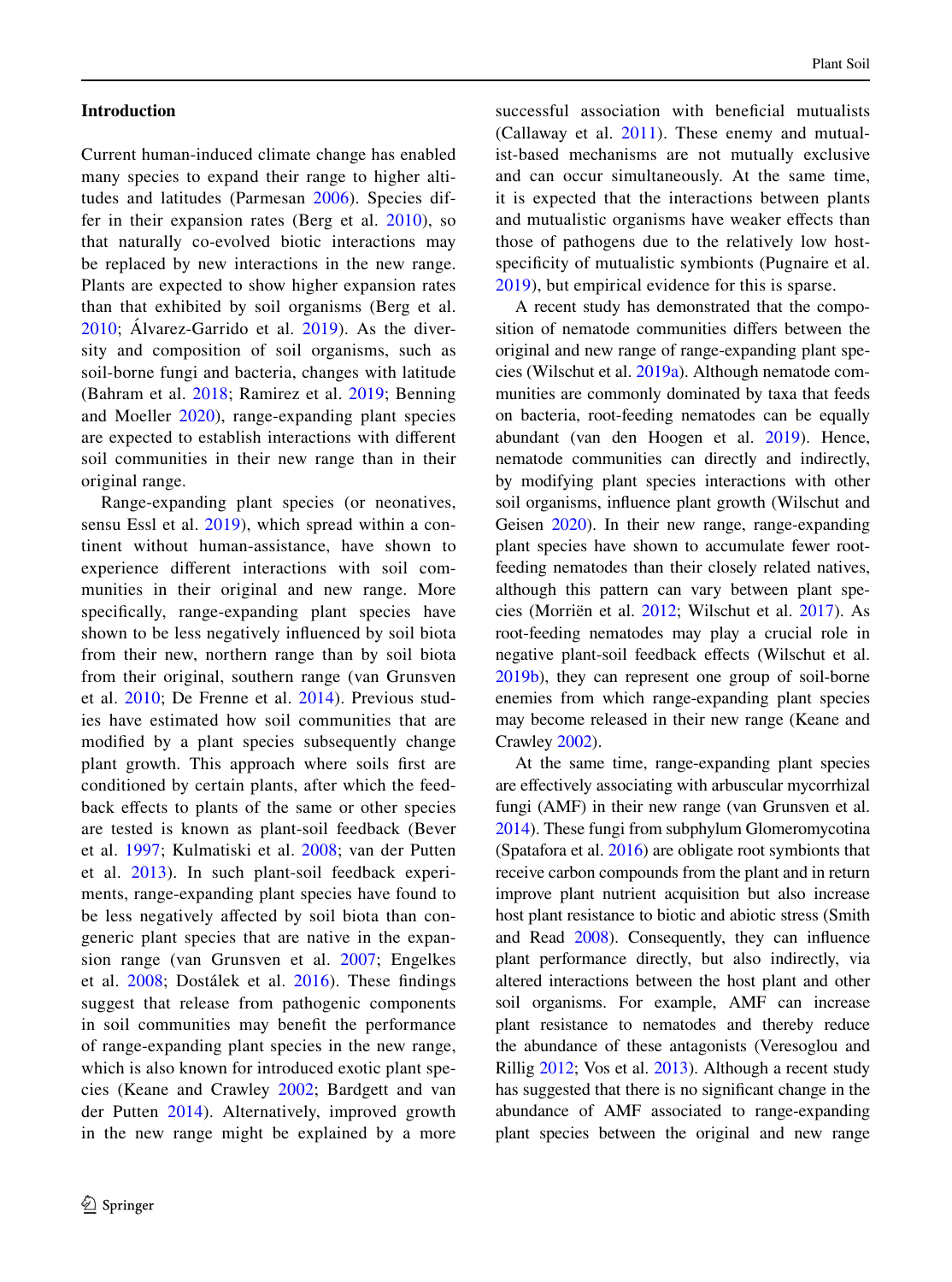(Ramirez et al. [2019\)](#page-13-1), the functioning of these fungi associated to range-expanding plant species has not yet been evaluated.

Plant-soil interactions are also infuenced by changes in the abiotic environment, and may therefore be sensitive to climate change. Drought events, which are expected to become longer and more fre-quent (Knapp et al. [2008](#page-12-12); Jimenez et al. [2011\)](#page-12-13), can directly trigger changes in soil communities and also indirectly modify soil communities through changes in plant physiology (Meisner et al. [2013](#page-13-14); Kaisermann et al. [2017;](#page-12-14) de Vries et al. [2020\)](#page-12-15). As such, droughts are proposed to amplify the importance of AMF and decrease the efect of root herbivores in determining plant-soil feedback (Pugnaire et al. [2019](#page-13-6)). However, these efects can be ecosystem and organism group specifc: for example, the populations of rootfeeding nematodes in mesic grasslands are expected to increase when extremely dry years become more common (Franco et al. [2019\)](#page-12-16).

Here we use a combination of experimental approaches to disentangle the efects of specifc groups of soil organisms from the original and new ranges on the growth of a range-expanding plant species, *Centaurea stoebe*; we also test if these interactions change in response to soil conditioning and drought. More specifcally, we focus on the interactions between plants, nematodes, AMF and other microbes. In a frst experiment, we estimated the infuence of nematodes and AMF on plant growth by inoculating sterilized soil with nematode and AMF communities. The nematodes and AMF were obtained from feld soil in both the original and new range of the range expander. In a second experiment, we used sieves of diferent mesh sizes (Wagg et al. [2014\)](#page-13-15) to reduce the abundance of AMF and nematodes in original and new range soil. Both these approaches enable us to evaluate the role of nematode and AMF communities from the original and new ranges on the biomass production of range-expanding plant species and thereby examine how these soil organisms may contribute to the changes in plant-soil interactions that have been observed for range-expanding plant species (van Grunsven et al. [2010\)](#page-13-2). Addressing community-level interactions enables to also involve AMF taxa that cannot be grown in cultures (Ohsowski et al. [2014\)](#page-13-16) but that may infuence plant growth in a species-specific way (Klironomos [2003;](#page-12-17) Kiers et al. [2011](#page-12-18)).

Examining nematode impacts on plant performance using nematode communities, instead of single rootfeeding nematode taxa, is important, as the susceptibility of root-feeding nematodes to AMF may depend on their mode of parasitism (Hol and Cook [2005](#page-12-19)) and root-feeding nematodes can show distinctive responses to host plant identity (Wilschut et al. [2017\)](#page-14-2).

We used *Centaurea stoebe* to test the effects of nematode and AMF communities from its original and new range as this plant species has expanded its range from Southern-Central Europe to North-Western Europe during the past 50 years (NDFF [2019\)](#page-13-17). *Centaurea stoebe* has been shown to repel rootfeeding nematodes, presumably due to its distinctive profle of root volatiles (Wilschut et al. [2017](#page-14-2)). Such a distinctive profle of root chemicals may also infuence other groups of soil organisms when they lack a co-evolutionary history with the plant species. We tested the hypotheses that: i) nematode communities from the original range reduce the biomass of *C. stoebe* more than nematode communities from the new range; ii) AMF communities from the new range have a more positive effect on *C. stoebe* than AMF communities from the original range; iii) AMF reduce the negative efect of nematodes and this efect is stronger in the original range; iv) the positive efect of AMF communities from new range increases after soil conditioning and during drought. We compared the growth of *C. stoebe* with the growth of *Centaurea jacea*, which is a congeneric species of the rangeexpander that is native in both the original and new range of the range-expander. We expected *C. jacea* to have co-evolutionary history with soil communities from both the original and new range, leading to similar interactions with nematodes and AMF from both ranges, also after conditioning and during drought.

## **Methods**

#### Origin of seeds and soil

Seeds of both *C. stoebe* and *C. jacea* were collected from wild populations in the Netherlands. Seeds were surface-sterilized in a 0.5% hypochlorite solution and germinated in sterilised medium. Emerged seedlings were planted in pots directly after the inoculation of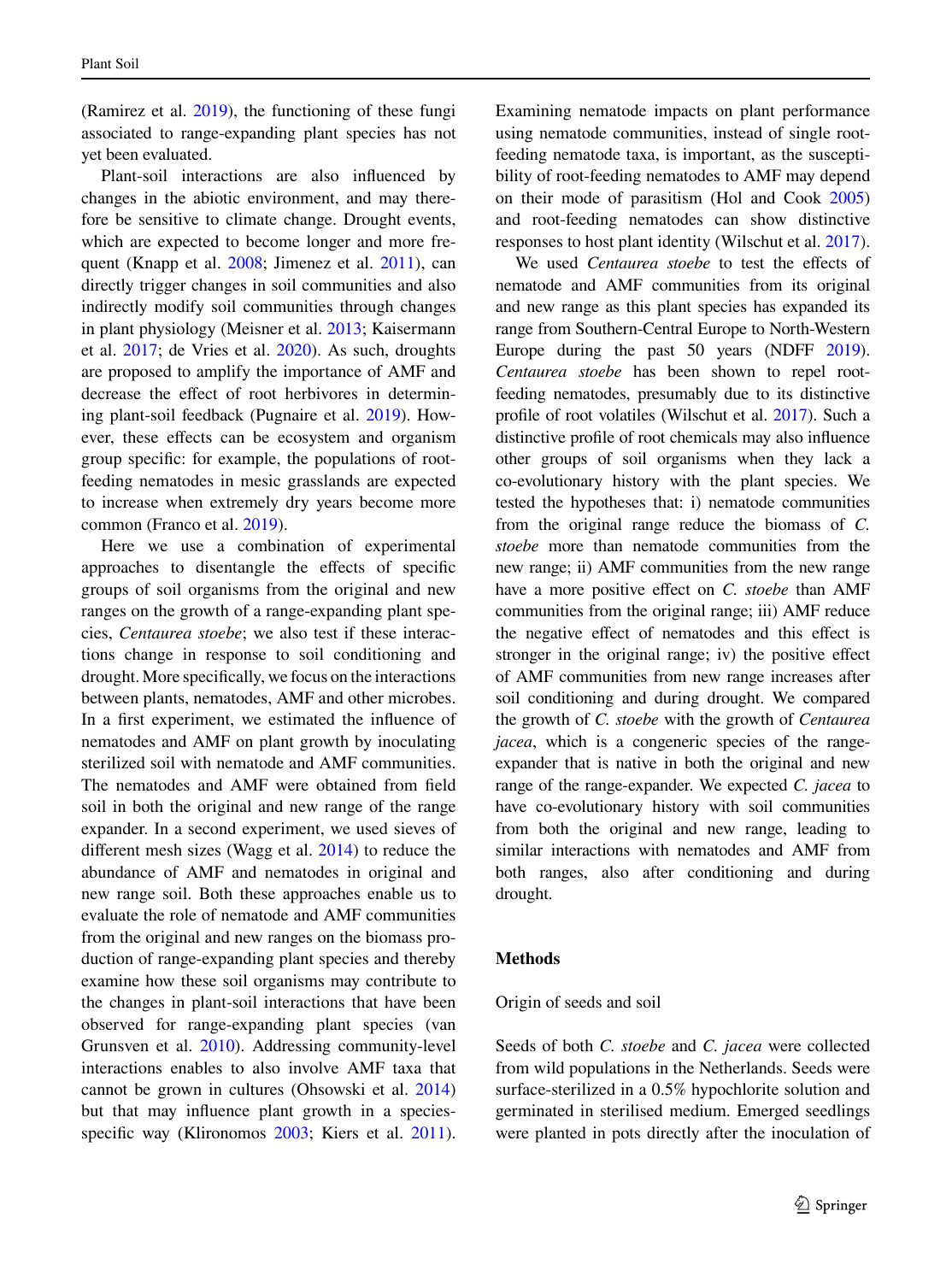soil organisms and dead seedlings were replaced only during the frst two weeks.

We collected soil from Slovenia, where the range expanding *C. stoebe* is native (representing the original range), and from the Netherlands where the species recently has established (representing the new range). In both countries, we collected soil from 3–15 cm below the soil surface from a riverine grassland, avoiding the microsites where either of the plant species occurred at that moment. Soil was collected from Slovenia and the Netherlands at the end of May 2014, stored cool and transported to the laboratory of NIOO-KNAW in Wageningen, the Netherlands. Soil collected from each range (either original or new range) was mixed before the experiment to create uniform soil communities per range. Thereafter specifc groups of soil organisms were isolated, or the abundances of soil organisms were reduced, using the approaches described below. Additionally, soil from a similar riverine grassland in the Netherlands was collected, sieved using 4 mm mesh, homogenized and gamma-sterilized (>25 KGray) at Steris AST (Ede, The Netherlands). This sterilized soil was used as a background substrate for adding all specifc organism groups or soil fractions as described below.

# Overview of experimental approach

We used two approaches to estimate separate and combined efects of nematode and AMF communities from the original and new range on the growth of range-expanding plant species. In Experiment I, we frst isolated nematodes and AMF from the feld-collected soil and added them, separately or combined, to the sterilized background soil. After 16 weeks, we determined the biomass production of *C. stoebe* and *C. jacea* grown in these inoculated soils. In Experiment II, we frst reduced the abundance of nematodes and AMF from feld-collected soil by a wet-sieving method (Wagg et al. [2014](#page-13-15)). Then we inoculated the sterilized soil with these wetsieved soil communities and determined biomass production of the test plants grown in these soils after 13 weeks. Because isolation of nematode and AMF communities and manipulation of soil communities with wet sieving may also infuence the communities of small-size non-target microbes, the efect of nontarget microbes was also tested in both experiments. During plant growth, soil biota had the opportunity to increase in abundance, similarly to a conditioning phase in a plant-soil feedback experiment (Bever et al. [1997\)](#page-12-6). After harvesting the plants in Experiment II, the soil in the pots was split into two halves: one half was subjected to drought and the other was kept under regular water regime. As in the feedback phase of a plant-soil experiment, a second generation of plants was grown in the conditioned soils and biomass production was determined after 8 weeks.

# Experiment I: Addition of soil organisms

The design of the frst experiment consisted of a factorial combination of fve treatments: plant species (range expanding *C. stoebe* or native *C. jacea*), origin of soil organisms (original or new range of the range expander), inoculation of nematodes (yes or no), inoculation of AMF (yes or no) and inoculation of non-target microbes (yes or no). Each treatment combination was replicated 5 times. In addition, there were 5 replicate pots with each plant species grown in sterilized soils, serving as a control. This resulted in 170 one-litre pots in total.

As we were interested in biotic efects, all soil communities were inoculated into 630 g of background soil, which had been sterilized as described above. To test the efect of AMF, we extracted AMF spores from soils of both origins following the protocol of International Culture Collection of (Vesicular) Arbuscular Mycorrhizal Fungi (INVAM). We aimed to apply spores from 70 g of soil per pot, but as the numbers of spores in inocula were variable, we applied a fxed amount (100 spores) to each pot. Collected spores were stored at 4 °C in 1 ml distilled water until they were pipetted next to seedling roots during planting. To test the efect of the non-target microbial community, we suspended 70 g of soil in 200 ml of demineralized water per pot, and left it settle for half an hour so that large particles sank. Then, the supernatant was sieved using a 20 μm mesh. The treatment combination with the addition of only nontarget microbes was prepared as the small fraction treatment in Experiment II (below). All pots that did not receive this non-target microbial community received 200 ml of distilled water when seedlings were planted in order to ensure that all pots had received the same amount of water. Plants, non-target microbial communities and AMF communities were allowed to establish for two weeks before nematodes were added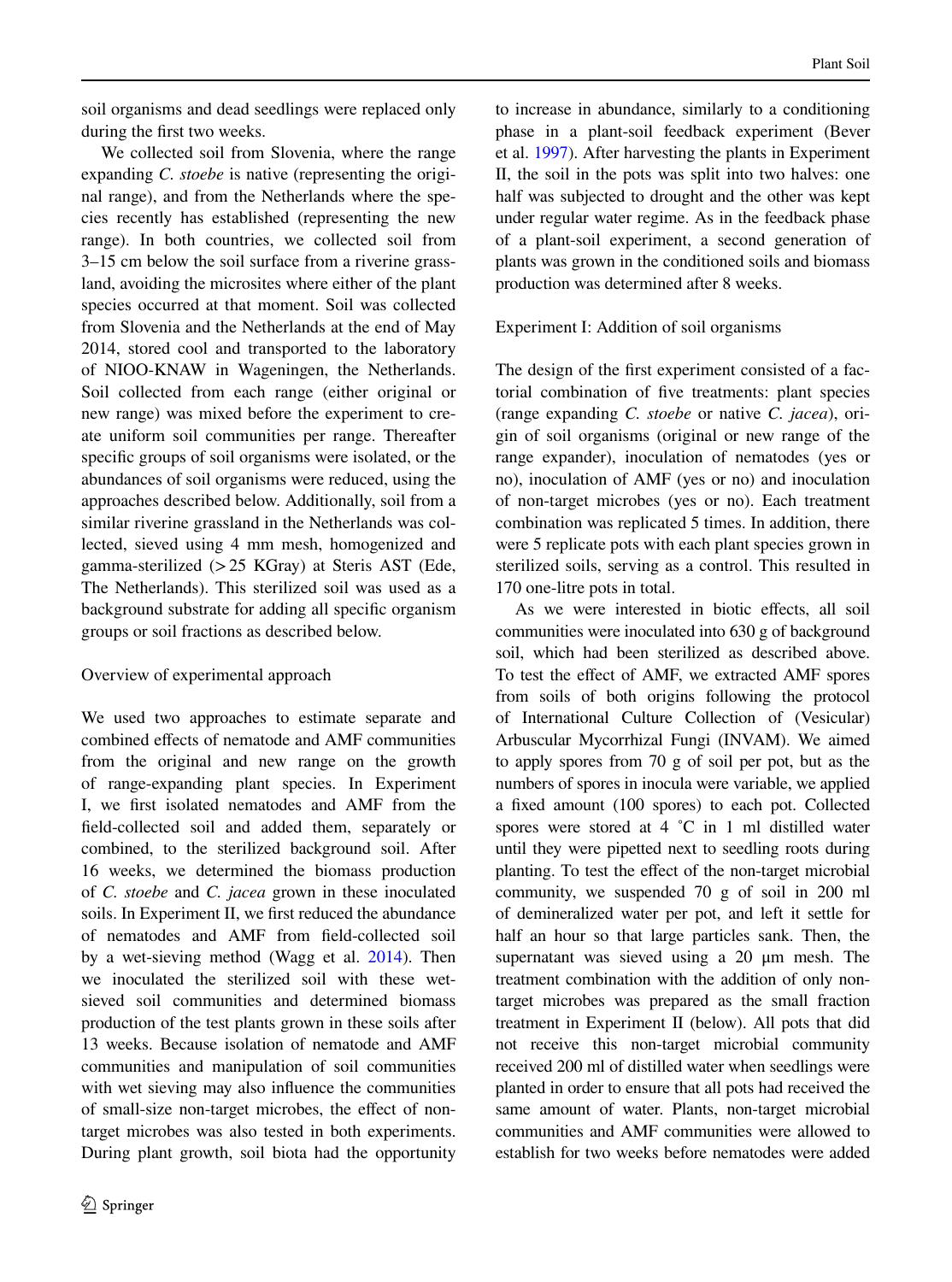to avoid AMF spores being damaged by nematodes before germination. Nematode communities used in the experiment were collected from soil samples (using 70 g of soil per pot) using an Oostenbrink elutriator (Oostenbrink [1960\)](#page-13-18). Nematodes were added to the pots assigned to nematode treatment using a volume of 200 ml of tap water while other pots received the same amount of tap water.

Experiment II: Reduction of the abundance of soil organisms

## *Conditioning phase*

The design of the second experiment consisted of factorial combination of three treatments: plant species identity (range expanding *C. stoebe* or native *C. jacea*), origin of soil organisms (original or new range of range expander) and fraction size of soil organisms (full, medium and small). Each treatment combination was replicated fve times. In addition, 5 replicates of each species were grown in sterilized soil, resulting into 70 pots in total. As in the frst experiment, we were interested only in biotic efects, and we established pots with 560 g (dry weight) of sterilized background soil and 70 g of alive soil inocula from either original or new range. Additionally, 70 g of sterilized soil inocula from the opposite range of alive soil inocula was added to test the effect of soil communities in uniform abiotic conditions. To obtain sterilized soil inocula, range-specifc soil inocula were gammasterilized as indicated above. Plants in control treatments were grown in 100% gamma-sterilized soil. We decreased the abundance of soil organisms in an experimental unit by sieving 70 g of live inoculum soil (mixed in 200 ml water) with either  $1000 \mu m$ , 50 µm or 20 µm size mesh. The soil that did not pass selected mesh size was sterilized by two autoclaving cycles (30 min at 121ºC with 24 h between the cycles) and mixed with the sterilized soil in pots before seedlings were planted. Although such sieving method infuences soil communities in general, selected mesh sizes have shown to have greatest effect on specific groups of soil organisms (Wagg et al. [2014](#page-13-15)). Specifcally, we expect 1000 µm (full) fraction to consist of the total soil community,  $50 \mu m$  (medium) fraction to contain decreased abundance of AMF, and 20 µm (small) fraction to have non-target microbes and decreased abundance of AMF and nematodes (Wagg

et al. [2014\)](#page-13-15). Seedlings were planted on 26th of May 2014. After above- and belowground plant biomass was harvested, soil from each pot was kept separately in a plastic bag at 4 ºC and used in the feedback phase described below.

## *Feedback phase*

The experimental design of the feedback phase consisted of factorial combinations of four treatments: drought (yes or no), plant species identity that was constant in the conditioning and feedback phase (range expanding *C. stoebe* or native *C. jacea*), origin of soil organisms (original or native range of the range expander) and fraction size (full, medium, small and sterilized). In addition, 20 pots (5 replicates for each plant species for original and new range) were included as a control. To maintain similar abiotic conditions for control plants, these plants were grown in soil collected from pots where plants were growing with non-target microbes in the Experiment I and this was sterilised by two cycles of autoclaving as indicated above before the start of the feedback phase. Each treatment combination had fve replicates, resulting into 160 pots in total.

Soil from each pot from the conditioning phase of the Experiment II was divided into two halves of 350 g each. One-litre pots were thereafter flled with the equal parts  $(350 \text{ g})$  of inocula from the first phase and sterilized soil (collected and sterilized with gamma irradiation as indicated above). To evaluate whether the interactions between plant species and soil organisms change in extreme weather conditions, we subjected half of the pots to drought. By weighing the pots and providing water up to the pre-specifed weight, the water level in drought treatments was kept at 30% of dry weight while water level at regular conditions was kept at 60%.

## *AMF colonisation*

The root colonisation by AMF was estimated after harvesting Experiment I and after harvesting the conditioning phase of the Experiment II using magnifed grid-line intersection method (McGonigle et al. [1990\)](#page-13-19). Stained roots were mounted on microscope slides and the percentage of root length colonised by AMF was estimated by scoring the presence or absence of AMF structures at each intersection of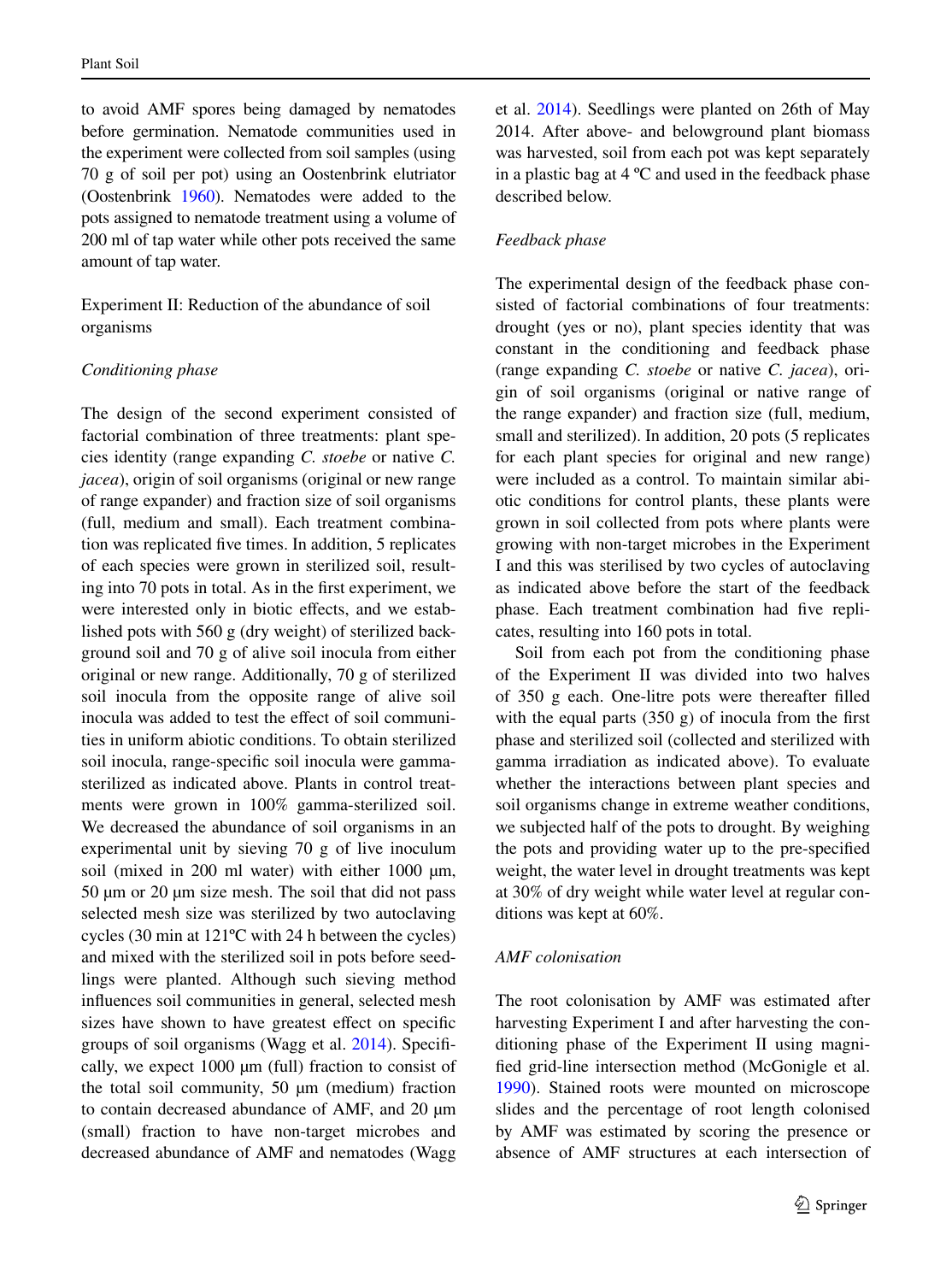root and the vertical crosshair for 120 intersections per plant individual. An intersection was considered mycorrhizal if the vertical crosshair intersected a hypha, an intercellular coil, an arbuscule or a vesicle. Counting was performed using an Olympus CH20 microscope at  $400 \times$  magnification.

## *Statistical analyses*

All plant biomass was dried at 70 ˚C to constant weight and weighed. To analyse the effect of soil organisms on plant growth, we compared the growth response of each plant in a treatment with growth in sterilized conditions, using random pairing of treatment and control plants; more specifcally calculating ln(treatment/control) following Brinkman et al. [\(2010](#page-12-20)). This paired approach was used in all experiments. Using this paired approach, negative values indicate growth reduction by soil organisms compared to sterilized conditions while positive values indicate growth promotion. Aboveground and belowground biomass response to treatments was analysed using ANOVA with all experimental treatments as fxed factors. More specifcally, fxed factors in Experiment I were plant species identity (*C. jacea*, *C. stoebe*), the origin of soil organisms (original and new range), inoculation with nematodes (yes or no), AMF (yes or no), non-target microbes (yes or no). In the conditioning phase of the Experiment II the fxed factors were plant species identity, origin of soil organisms and fraction size (full, medium, small). In the feedback phase of the Experiment II, linear mixed-effects models, using package "lmerTest" (Kuznetsova et al. [2017\)](#page-13-20), were used to analyse plant biomass response. In these models, plant species identity, origin of soil organisms, the fraction size of soil communities and drought (yes or no) served as fxed factors and pot number from the conditioning phase as random factor (Brinkmann et al. [2010\)](#page-12-20).

AMF colonisation in control pots was always 0 (data not shown), therefore we analysed the change of AMF colonization to the addition of soil organisms (Experiment I) and to the wet-sieving treatments (Experiment II). As the abundances of diferent AMF structures were highly correlated, the analyses of total AMF colonisation (presence of hyphae, arbuscules or vesicules) is presented. To meet the assumptions of general linear models, AMF colonisation was arcsine-transformed prior to the analyses, while

measured colonisation % is presented as mean values. The colonisation of AMF in plant roots was analysed using ANOVA with all experimental factors as fxed factors as for the analyses of plant biomass response. In case of a signifcant interaction between the fxed factors, the diference between all treatment combinations was estimated using Tukey's HSD test. The composition of AMF and general fungal communities were also screened with molecular methods (see Supplementary information). All statistical analyses were performed in R (version 3.6.3, R Core Development Team [2020\)](#page-13-21).

## **Results**

Experiment I: Addition of soil organisms

The addition of soil organisms reduced the aboveground biomass of range expanding *Centaurea stoebe* more than that of the native *Centaurea jacea* (Table [1,](#page-6-0) mean + SE:  $-0.29 + 0.04$  and  $-0.23 + 0.03$ respectively). Plant above- and belowground biomass were not infuenced by the origin of soil organ-isms (Table [1\)](#page-6-0). The addition of non-target microbes reduced above-and belowground biomass of both plant species (Table [1](#page-6-0), Fig. [1\)](#page-7-0). Plant belowground biomass was also infuenced by the interaction between nematodes and AMF (Table [1](#page-6-0)) but Tukey HSD test did not detect signifcant diferences between treatment combinations (Fig. 1S-a).

AMF colonisation difered signifcantly between plant species (Table S1), being higher in range expanding *C. stoebe* than in native *C. jacea* (mean % of colonized roots  $\pm$  SE being 27.45 $\pm$ 11.82 and  $22.93 \pm 11.17$ , respectively). AMF colonisation in plant roots was infuenced by the interaction between the addition of AMF spores and non-target microbes (Table S1). The addition of AMF spores resulted in increased AMF colonisation in the absence but not in the presence of non-target microbes (Fig. 2S-a). The origin of non-target microbes also infuenced AMF colonisation (Table  $S1$ ). In the absence of non-target microbes, there was more AMF colonisation in soil with inocula from the new range than from the original range, but this diference disappeared when nontarget microbes were added (Fig. 2S-b). There was also signifcant interaction between the addition of AMF spores and nematodes (Table S1). The addition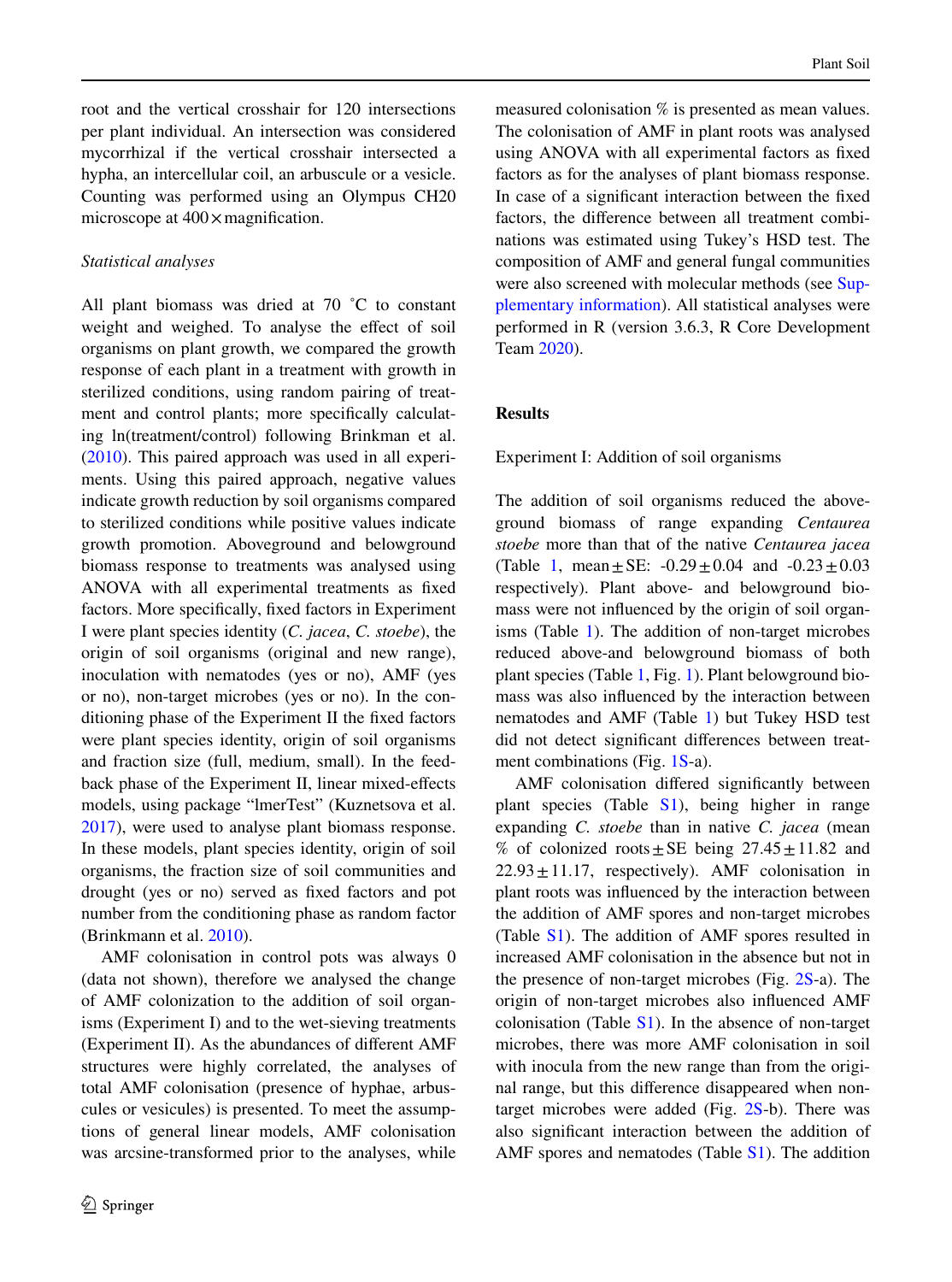<span id="page-6-0"></span>**Table 1** The results of the ANOVA analyses, testing the efect of specifc soil organism groups from original and new range on the above-and belowground biomass response of plant species. Treatments are: Plant- plant species (the range expanding *C. stoebe* or native *C. jacea*), Soil origin – the origin of soil communities (original range or new range of *C. stoebe*), AMF- application of AMF as spores, Nemaapplication of nematode communities obtained from Oostenbrink elutriator, Microb- application of microbes smaller than 20 µm. Significant effects  $(p<0.05)$  are marked in bold

| Independent variable                                 | DF    | Aboveground biomass<br>response |         | Belowground biomass<br>response |         |
|------------------------------------------------------|-------|---------------------------------|---------|---------------------------------|---------|
|                                                      |       | $\mathbf F$                     | p       | $\mathbf{F}$                    | p       |
| Plant                                                | 1,112 | 4.26                            | 0.04    | 2.26                            | 0.14    |
| Soil origin                                          | 1,112 | 1.48                            | 0.23    | 1.61                            | 0.21    |
| AMF                                                  | 1,112 | 0.87                            | 0.35    | 1.36                            | 0.25    |
| Nema                                                 | 1,112 | 4.04                            | 0.05    | 3.06                            | 0.08    |
| Microb                                               | 1,112 | 179.03                          | < 0.001 | 233.85                          | < 0.001 |
| $Plant \times Soil origin$                           | 1,112 | 0.25                            | 0.62    | 0.12                            | 0.73    |
| $Plant \times AMF$                                   | 1,112 | 0.10                            | 0.76    | 0.02                            | 0.89    |
| Soil origin × AMF                                    | 1,112 | 0.04                            | 0.84    | 1.15                            | 0.29    |
| $Plant \times Nema$                                  | 1,112 | 0.006                           | 0.94    | 0.69                            | 0.41    |
| Soil origin × Nema                                   | 1,112 | 0.49                            | 0.49    | < 0.001                         | 0.99    |
| $AMF \times Nema$                                    | 1,112 | 0.002                           | 0.96    | 9.56                            | 0.003   |
| $Plant \times Microb$                                | 1,112 | 0.65                            | 0.42    | 1.62                            | 0.21    |
| Soil origin × Microb                                 | 1,112 | 0.29                            | 0.59    | 0.20                            | 0.66    |
| $AMF \times Microb$                                  | 1,112 | 0.34                            | 0.56    | 0.04                            | 0.84    |
| Nema×Microb                                          | 1,112 | 0.04                            | 0.84    | 0.63                            | 0.43    |
| $Plant \times Soil origin \times AMF$                | 1,112 | 0.01                            | 0.92    | 0.57                            | 0.45    |
| $Plant \times Soil origin \times Nema$               | 1,112 | 0.02                            | 0.89    | 0.54                            | 0.47    |
| $Plant \times AMF \times Nema$                       | 1,112 | 3.75                            | 0.06    | 0.80                            | 0.37    |
| Soil origin $\times$ AMF $\times$ Nema               | 1,112 | 0.07                            | 0.79    | 0.09                            | 0.77    |
| $Plant \times Soil origin \times Microb$             | 1,112 | 0.004                           | 0.95    | 0.39                            | 0.54    |
| $Plant \times AMF \times Microb$                     | 1,112 | 0.47                            | 0.50    | < 0.001                         | 1.0     |
| Soil origin × AMF × Microb                           | 1,112 | 0.22                            | 0.64    | < 0.001                         | 0.99    |
| $Plant \times Nema \times Microb$                    | 1,112 | 0.75                            | 0.39    | 1.15                            | 0.29    |
| Soil origin $\times$ Nema $\times$ Microb            | 1,112 | 0.08                            | 0.78    | 3.13                            | 0.08    |
| $Plant \times Soil origin \times AMF \times Nema$    | 1,112 | 0.005                           | 0.95    | 0.29                            | 0.59    |
| Plant × Soil origin × AMF × Microb                   | 1,112 | 0.14                            | 0.71    | 0.97                            | 0.33    |
| $Plant \times Soil origin \times Nema \times Microb$ | 1,112 | 0.002                           | 0.97    | 0.26                            | 0.61    |

of AMF spores resulted in similar AMF colonisation in the presence and absence of nematodes but when AMF spores were not added, AMF colonisation in plant roots was signifcantly lower in the presence than in the absence of nematodes (Fig. 1S-b).

Experiment 2: Reducing the abundance of soil organisms

**Conditioning phase** Aboveground biomass of plants did not difer signifcantly by species, soil origin or the size of the soil community fraction (Table [2](#page-9-0), Fig. [2\)](#page-8-0). Plant belowground biomass was signifcantly infuenced by the size of the soil community fraction (Table [2](#page-9-0)). Belowground biomass of

plants was signifcantly lower in the presence of soil communities from full  $(<1000 \mu m)$  compared to medium  $\left($  < 50 µm) or small-sized  $\left($  < 20 µm) fraction (Fig. [2\)](#page-8-0).

AMF colonisation of plant roots was infuenced by the interaction between plant species and the size of the soil community fraction (Table S2). Soil communities from the small fraction reduced AMF colonisation more in the roots of C. *jacea* than in the roots of *C. stoebe* (Fig. 3S-a). AMF colonisation was also infuenced by the interaction between range and the size of the soil community fraction (Table  $S<sub>2</sub>$ ), as in the original range, plants growing with medium size soil communities had signifcantly lower AMF colonisation than plants growing with full soil communities and there was no signifcant diference between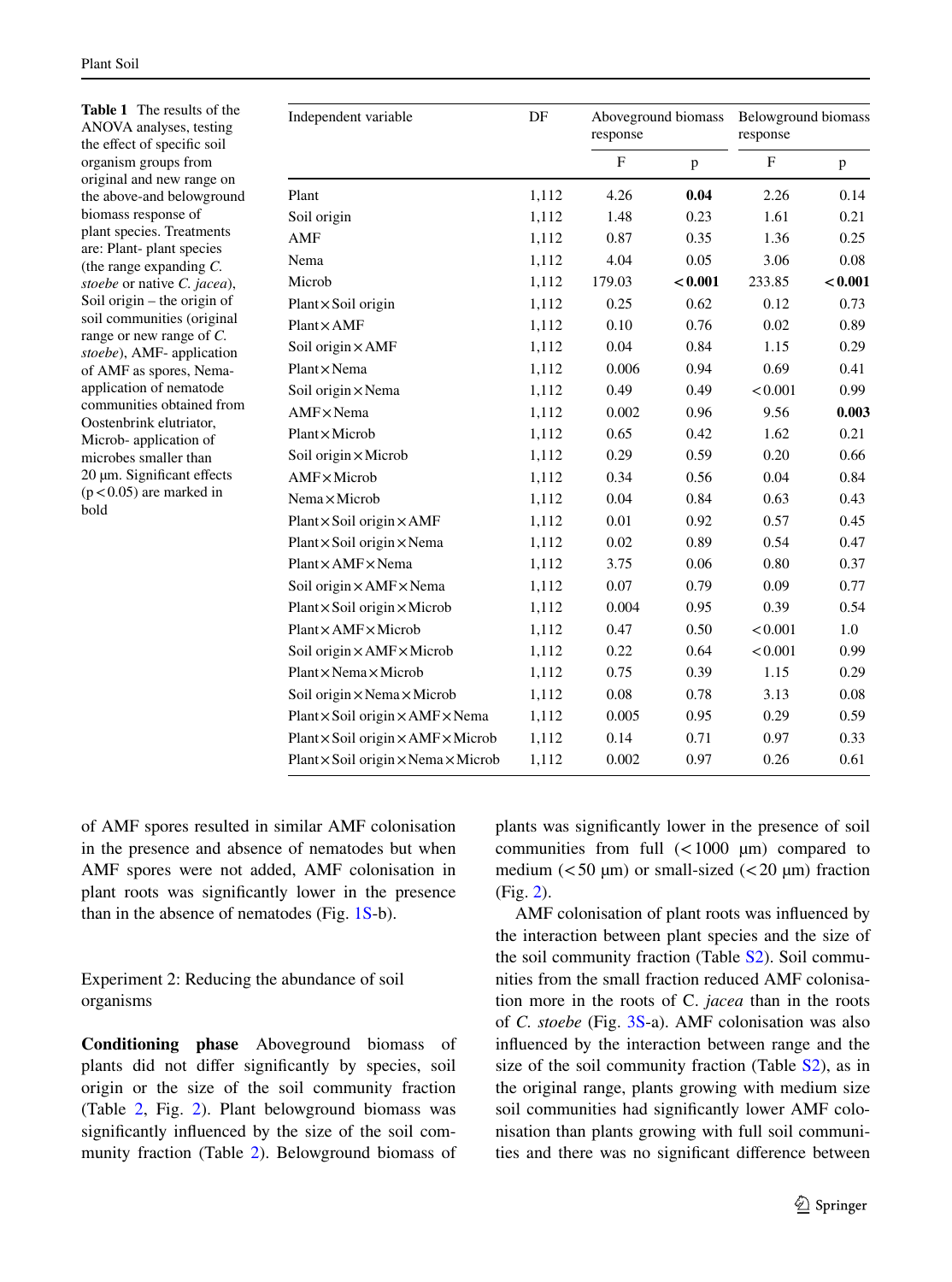a) Nematodes b) Absent Present ₿  $0.5$  $0.5$  $0.0$  $0.0$  $-0.5$  $-0.5$  $-1.0$ Above ground biomass response Belo wground biomass response c) AMF d)  $0.5$  $0.5$  $0.0$  $0.0$  $-0.5$  $-0.5$  $-1.0$ f e) Other microbes  $0.5$  $0.5$  $0.0$  $0.0$  $-0.5$  $-0.5$  $-1.0$  $-1.0$ Clacea C.jacea C.stoebe C.stoebe (native) (native) (expanding) (expanding) Plant species Plant species

<span id="page-7-0"></span>**Fig. 1** Above- and belowground biomass response (left and right panel, respectively) of native plant species *Centaurea jacea* and range-expanding plant species *Centaurea stoebe* to the inoculation of nematode (**a**, **b**), arbuscular mycorrhizal fungal (**c**, **d**) and non-target microbial (**e**, **f**) communities. Biomass response to the presence of soil organisms was calculated as

ln(treatment/control) following Brinkman et al. ([2010\)](#page-12-20), so that values above zero indicate positive and below zero negative response. Boxplot solid line represents the mean, box represent the values between 25 and  $75<sup>th</sup>$  percentile. Letters indicate signifcant diference between treatments according to ANOVA analyses (Table [1\)](#page-6-0)

medium and small-size soil community fraction. In the new range soil, plants growing with full and medium size soil communities had similar AMF colonization but this was signifcantly lower in smallsize soil community fraction (Figure 3S-b).

**Feedback phase** In the feedback phase, aboveground biomass was infuenced by the three-way interaction between drought, plant species identity and soil origin (Table [3\)](#page-9-1). Tukey post-hoc comparison revealed that range expanding *C. stoebe* produced more biomass under drought when growing with original range soil communities (Fig. [3](#page-10-0)). On the other hand, *C. jacea*, that is native in both ranges, produced more biomass under drought with soil communities from the new range of *C. stoebe* (Fig. [3\)](#page-10-0).

There was a signifcant efect of drought on plant belowground biomass (Table  $3$ ). This indicated that soil communities promoted belowground biomass more under drought than under the regular water regime (mean  $\pm$  SE 0.58 $\pm$ 0.07 and 0.37 $\pm$ 0.07 for drought and ambient conditions respectively). There was a signifcant interaction between plant species and soil origin (Table [3](#page-9-1)). This was because *C. stoebe* produced more belowground biomass when growing with soil communities from the original range than with soil communities from the new range, whereas there was no signifcant diference in the efect of soil community origin on the belowground biomass of native *C. jacea* (Fig. [3](#page-10-0)).

## **Discussion**

The possible role of soil organisms in the success of range-expanding plant species is well acknowledged (Engelkes et al. [2008](#page-12-7); van der Putten et al. [2013;](#page-13-4) Dostálek et al. [2016;](#page-12-8) van Nuland et al. [2017\)](#page-13-22). However, most of the available evidence suggesting the important role of soil organisms is obtained by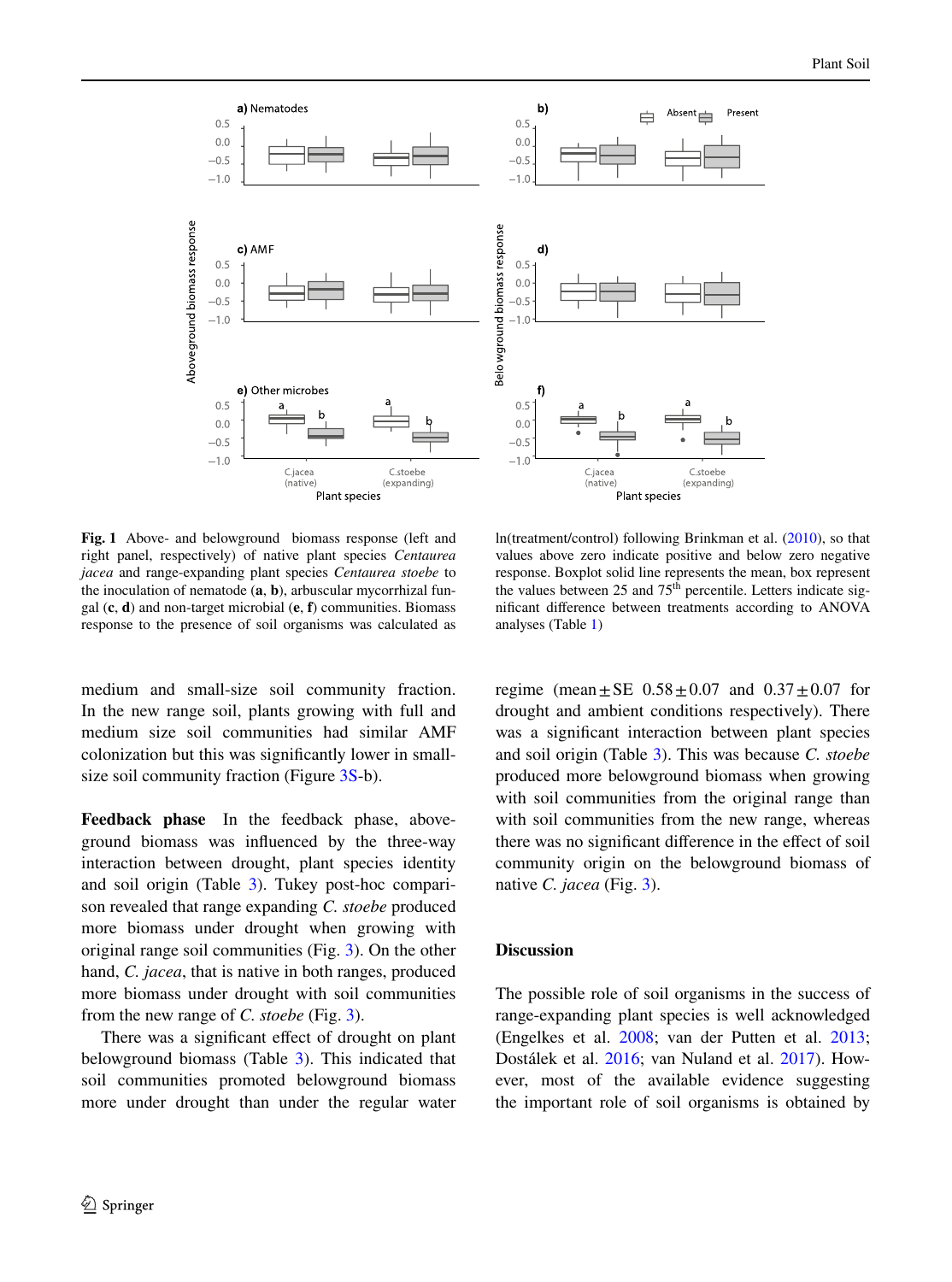

Fraction  $\blacksquare$  Full  $\blacksquare$  Medium  $\blacksquare$  Small

<span id="page-8-0"></span>**Fig. 2** Above- and belowground biomass response (left and right panel, respectively) to the presence of soil communities from diferent size fractions, displayed separately for native *Centaurea jacea* and range expanding *Centaurea stoebe*. The size of the fraction in wet sieving treatments is  $< 1000 \mu m$  (full fraction),  $<$  50  $\mu$ m (medium fraction) and  $<$  20  $\mu$ m (small fraction). Biomass response was calculated as ln(treatment/con-

observational studies comparing the composition of soil organisms between ranges (Ramirez et al. [2019;](#page-13-1) Wilschut et al. [2019a](#page-14-0)), or by experimental studies that examine plant performance in response to complete soil communities (van Grunsven et al. [2010;](#page-13-2) Manrubia et al. [2019\)](#page-13-23). Here we have taken a step further by studying the impacts of natural nematode and AMF communities, important groups of plant-associated organisms, from the original and new range on the growth of range-expanding *C. stoebe* in an experimental setting. In the present study, we found that biomass production of the rangeexpanding plant species did not difer, irrespective of the addition or reduced abundance of nematodes or AMF.

The results of the present study did not provide evidence for our frst hypothesis that nematodes from the original range will suppress the growth of range expanding *C. stoebe* more than nematodes from the new range. In its original range, *C. stoebe* has been shown to associate with higher numbers of

trol) following Brinkman et al. ([2010\)](#page-12-20), so that values above zero indicate positive and below zero negative response. Boxplot solid line represents the mean, box represent the values between 25 and 75th percentile. Letters indicate significant difference between treatments in Table [2](#page-9-0) according to Tukey HSD test

root-feeding nematodes compared to its new range (Wilschut et al. [2019a,](#page-14-0) [2020\)](#page-14-4). Perennial plants, such as *C. stoebe*, occupy the same location for years and therefore may have well-developed interactions with soil organisms in natural habitats. The use of feld soil where none of the study species was present during soil collection can be one of the reasons explaining the lack of diferent efects of nematode communities from the original and new range in this study. Alternatively, the lack of the efect of nematodes on plant growth might be driven by low abundances of (rootfeeding) nematodes in our treatments as our selected methods enabled to test the interactions between plants and nematode communities, but did not enable to control for the abundance of nematodes in the soil. Low nematode pressure on plant growth is additionally supported by the results of our second experiment that demonstrated similar plant growth with soil communities from medium  $(< 50 \mu m)$  and small  $(< 20 \mu m)$  size fraction, although the latter treatment has been shown to reduce nematode abundance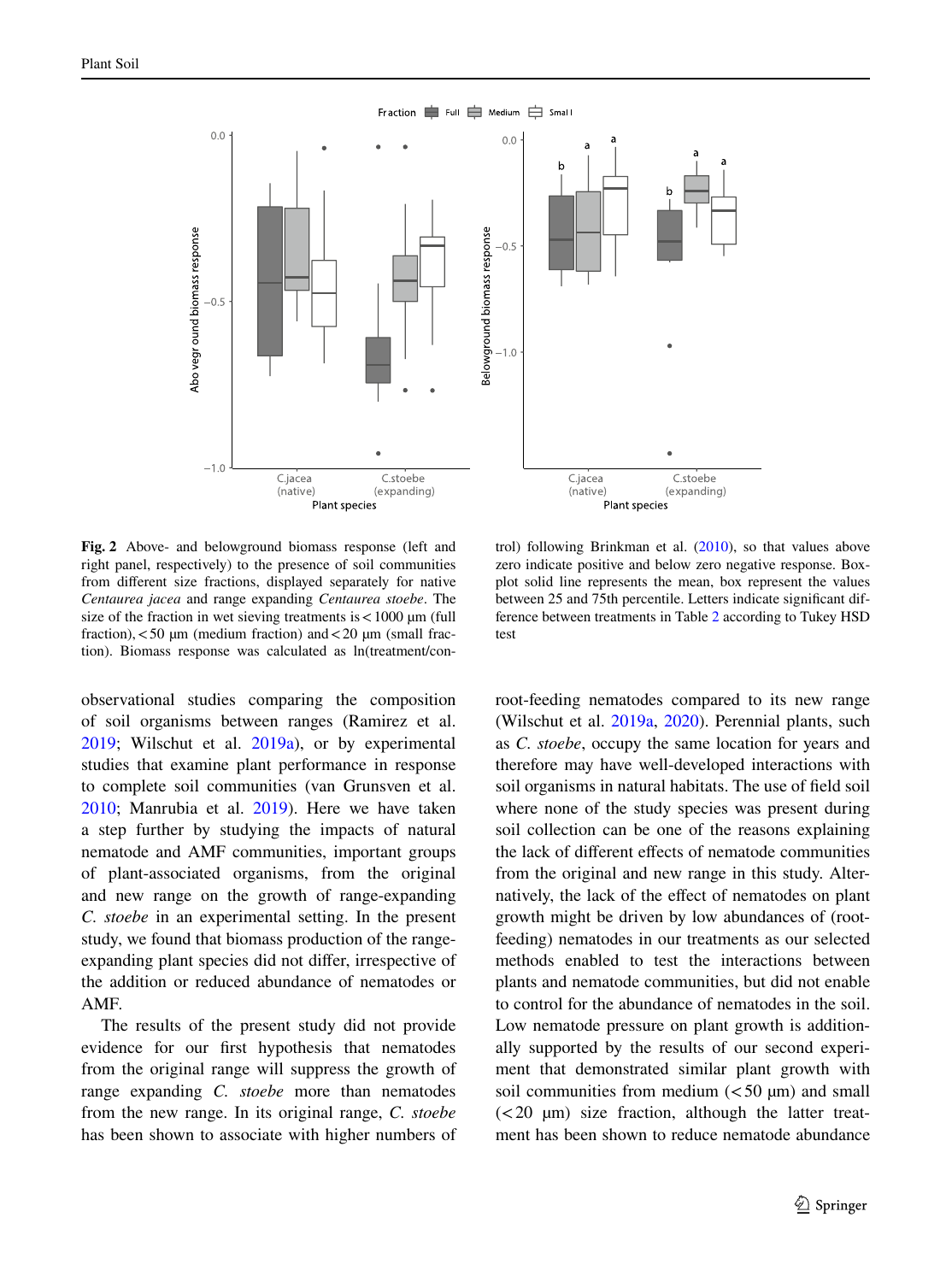<span id="page-9-0"></span>**Table 2** ANOVA analyses of the frst phase of the experiment where the presence of soil organisms was removed by wet-sieving method following (Wagg et al. [2014](#page-13-15)). Treatments are: Plant- plant species (range expanding *C. stoebe* or native *C. jacea*), Soil origin – the origin of soil communities (original range or new range of *C. stoebe*), Fraction- full fraction, medium fraction, and small fraction (consisting of soil community with the size of <1000 μm [all organism groups present], <50μm [reduced abundance of AMF communities], <20μm [reduced abundance of AMF and nematode communities], respectively). Significant effects  $(p < 0.05)$  are marked in bold

| Independent variable                       | DF   | Above-<br>ground<br>biomass<br>response |      | Below-<br>ground<br>biomass<br>response |      |
|--------------------------------------------|------|-----------------------------------------|------|-----------------------------------------|------|
|                                            |      | F                                       | p    | F                                       | p    |
| Plant                                      | 1.48 | 2.03                                    | 0.16 | 0.002                                   | 0.96 |
| Soil origin                                | 1.48 | 0.37                                    | 0.55 | 0.03                                    | 0.85 |
| Fraction                                   | 2.48 | 2.43                                    | 0.10 | 4.11                                    | 0.02 |
| $Plant \times Soil origin$                 | 1.48 | 0.002                                   | 0.96 | 0.15                                    | 0.70 |
| $Plant \times Fraction$                    | 2.48 | 1.37                                    | 0.26 | 2.48                                    | 0.10 |
| Soil origin $\times$ Fraction              | 2.48 | 0.46                                    | 0.63 | 0.08                                    | 0.92 |
| $Plant \times Soil origin \times Fraction$ | 2.48 | 0.07                                    | 0.93 | 0.77                                    | 0.47 |

<span id="page-9-1"></span>**Table 3** The results of the feedback phase of phase of the Experiment II where the presence of soil organisms was reduced using wet-sieving method following (Wagg et al. [2014\)](#page-13-15) and plants in conditioned soils were subjected to drought treatment. Treatments are: Drought- yes or no, Plant- plant species (the range expanding *C. stoebe* or the native *C. jacea*), Soil origin – the origin of soil communities (original range or

(Wagg et al. [2014\)](#page-13-15). At the same time, our findings are in line with previous studies that have reported no change in the biomass of common plant species in response to the addition of nematode communities (Wurst et al. [2009,](#page-14-5) [2010](#page-14-6)). To enhance our understanding of the role of nematodes in the success of range-expanding plant species, we need more studies recording plant performance (growth, seed production) and nematode community composition simultaneously, for example by using high-throughput amplicon sequencing (Wilschut and Geisen [2020](#page-14-1)).

The absence of a positive efect of AMF spore addition on the range expander *C. stoebe* does not provide support for our second hypothesis that AMF from the new range enhance plant growth more than AMF from the original range. Also, the simultaneous addition of AMF and nematodes did not afect plant biomass production, providing no support for our third hypothesis that AMF reduce a negative efect of nematodes on plant growth. However, such an effect would only be possible to detect if nematode addition would have led to a decrease in plant performance. The addition

new range of *C. stoebe*), Fraction- full fraction, medium fraction, and small fraction (consisting of soil community with the size of  $\langle 1000 \mu m$  [all organism groups present],  $\langle 50 \mu m$ [reduced abundance of AMF communities], <20μm [reduced abundance of AMF and nematode communities], respectively). Significant effects  $(p < 0.05)$  are marked in bold

| Independent variable                                      | DF   |            | Aboveground biomass response |             | Belowground biomass reponse |  |
|-----------------------------------------------------------|------|------------|------------------------------|-------------|-----------------------------|--|
|                                                           |      | $_{\rm F}$ | p                            | $\mathbf F$ | $\mathbf{p}$                |  |
| Drought                                                   | 1,48 | 7.35       | 0.009                        | 6.44        | 0.01                        |  |
| Plant                                                     | 1,48 | 1.24       | 0.27                         | 7.75        | 0.008                       |  |
| Soil origin                                               | 1,48 | 6.64       | 0.01                         | 2.24        | 0.14                        |  |
| Fraction                                                  | 2,48 | 0.08       | 0.93                         | 0.03        | 0.97                        |  |
| Drought $\times$ Plant                                    | 1,48 | 0.83       | 0.37                         | 0.006       | 0.94                        |  |
| Drought $\times$ Soil origin                              | 1,48 | 0.27       | 0.61                         | 3.18        | 0.08                        |  |
| $Plant \times Soil origin$                                | 1,48 | 9.26       | 0.004                        | 4.28        | 0.04                        |  |
| $Drought \times Fraction$                                 | 2,48 | 0.77       | 0.47                         | 0.19        | 0.83                        |  |
| $Plant \times Fraction$                                   | 2,48 | 0.07       | 0.94                         | 0.13        | 0.88                        |  |
| Soil origin $\times$ Fraction                             | 2,48 | 0.32       | 0.73                         | 0.78        | 0.47                        |  |
| $Drought \times Plant \times Soil origin$                 | 1,48 | 5.07       | 0.03                         | 0.46        | 0.50                        |  |
| $Drought \times Plant \times Fraction$                    | 2,48 | 0.64       | 0.53                         | 0.65        | 0.52                        |  |
| $Drought \times$ Soil origin $\times$ Fraction            | 2,48 | 0.50       | 0.61                         | 0.34        | 0.72                        |  |
| $Plant \times Soil origin \times Fraction$                | 2,48 | 0.08       | 0.93                         | 0.34        | 0.71                        |  |
| $Drought \times Plant \times Soil origin \times Fraction$ | 2,48 | 1.11       | 0.34                         | 0.58        | 0.56                        |  |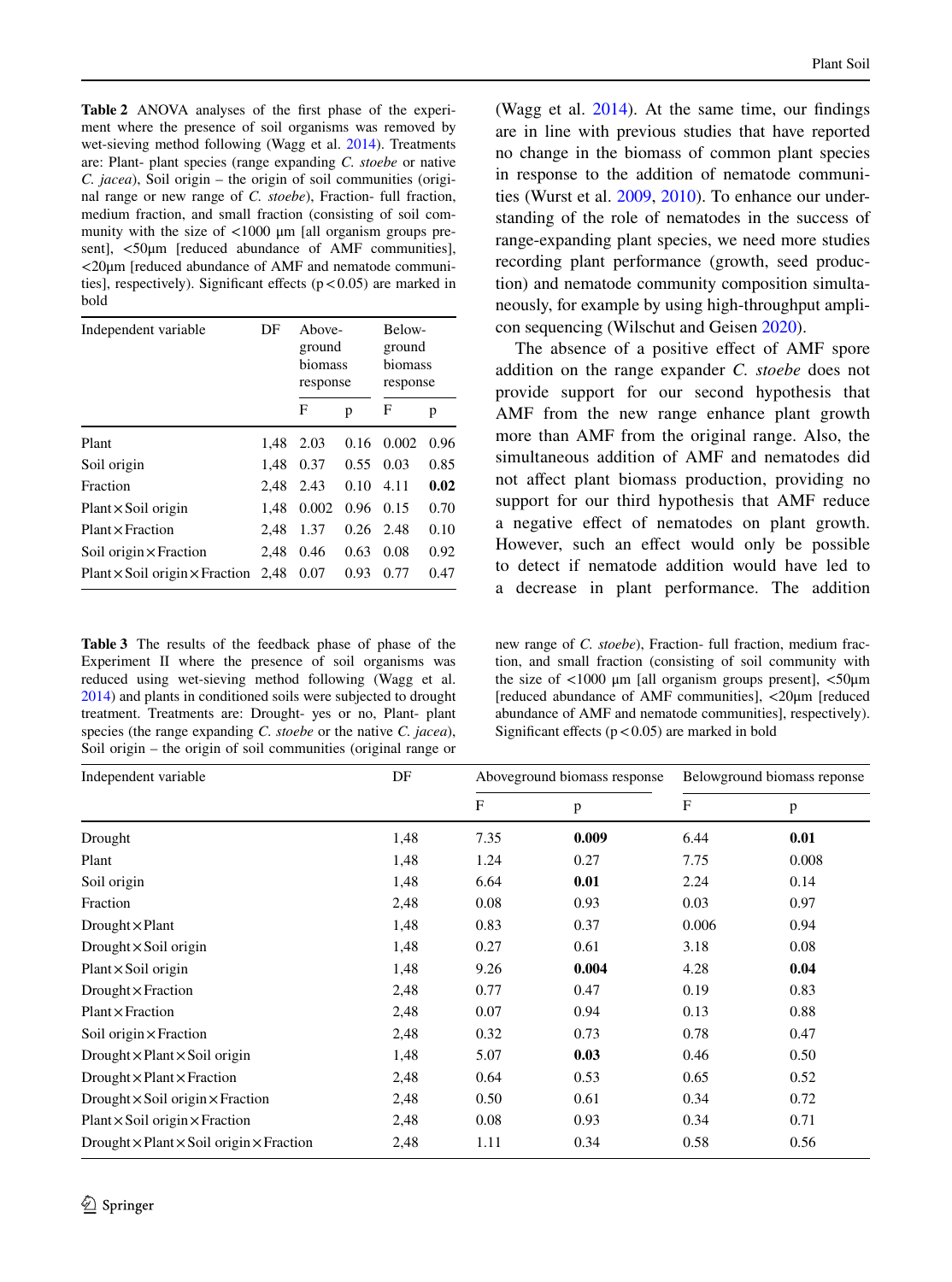

<span id="page-10-0"></span>**Fig. 3** Above-and belowground biomass response of native *Centaurea jacea* (left panels) and range expanding *Centaurea stoebe* (right panels) to the presence of conditioned soil organisms from diferent ranges in ambient conditions and in drought. Biomass response to the presence of soil organisms was calculated as ln(treatment/control) following Brinkman

of AMF spores enabled 16% of the roots of *C. stoebe* to become colonized by these fungi, which is comparable to AMF colonization recorded in the roots of the range-expanding plant species *Tragopogon dubius* in the greenhouse experiment with whole-soil inocula (van Grunsven et al. [2014](#page-13-9)). Higher AMF colonisation in the roots of *C. stoebe* than in the roots of *C. jacea*, confrms that range-expanding plant species are as efective as native plant species in associating with AMF (van Grunsven et al. [2014\)](#page-13-9). At the same time, in the frst experiment there was lower AMF colonization in the roots of *C. stoebe* than in the second experiment (where it was between 49–69%). Therefore, we cannot exclude that the lack of the efect of AMF on plant growth in our frst experiment is at least partly caused by the low abundance of available propagules or by the absence of specifc AMF that do not produce spores (Ohsowski et al. [2014](#page-13-16)). However, in our second experiment plants showed most biomass reduction when growing with soil communities from full fraction where there was highest AMF colonisation. This pattern suggests that under

et al. ([2010\)](#page-12-20), so that values above zero indicate positive and below zero negative response. Boxplot solid line represents the mean, box represent the values between 25 and 75th percentile. Letters indicate signifcant diference between treatments according to Tukey HSD test  $(p < 0.05)$ 

our experimental conditions, the costs of delivering carbon compounds to AMF are greater for the plant than the benefts they obtain in return (Johnson et al. [1997\)](#page-12-21). Future studies should manipulate not only the presence but also the abundance of AMF and nematodes in soil to examine if the efects of AMF, as well as nematodes and other soil organisms during range expansion depends on their quantity.

There was no difference in the effect of soil communities from the original and new ranges in the frst experiment and in the conditioning phase of the second experiment. However, the effect of the origin of soil communities became evident in the feedback phase of Experiment II, in line with a recent experiment that demonstrated that it can take between four and six months to reveal the efect of soil microbes on plant biomass (Wang et al. [2019\)](#page-13-24). Moreover, the origin of soil communities determined plant biomass production under drought, being in line with a recent meta-analyses, that suggests intensifed plant-soil interactions under drought (Beals et al. [2020](#page-12-22)). At the same time, a recent study has reported no diferences in community-level biomass of range expanders between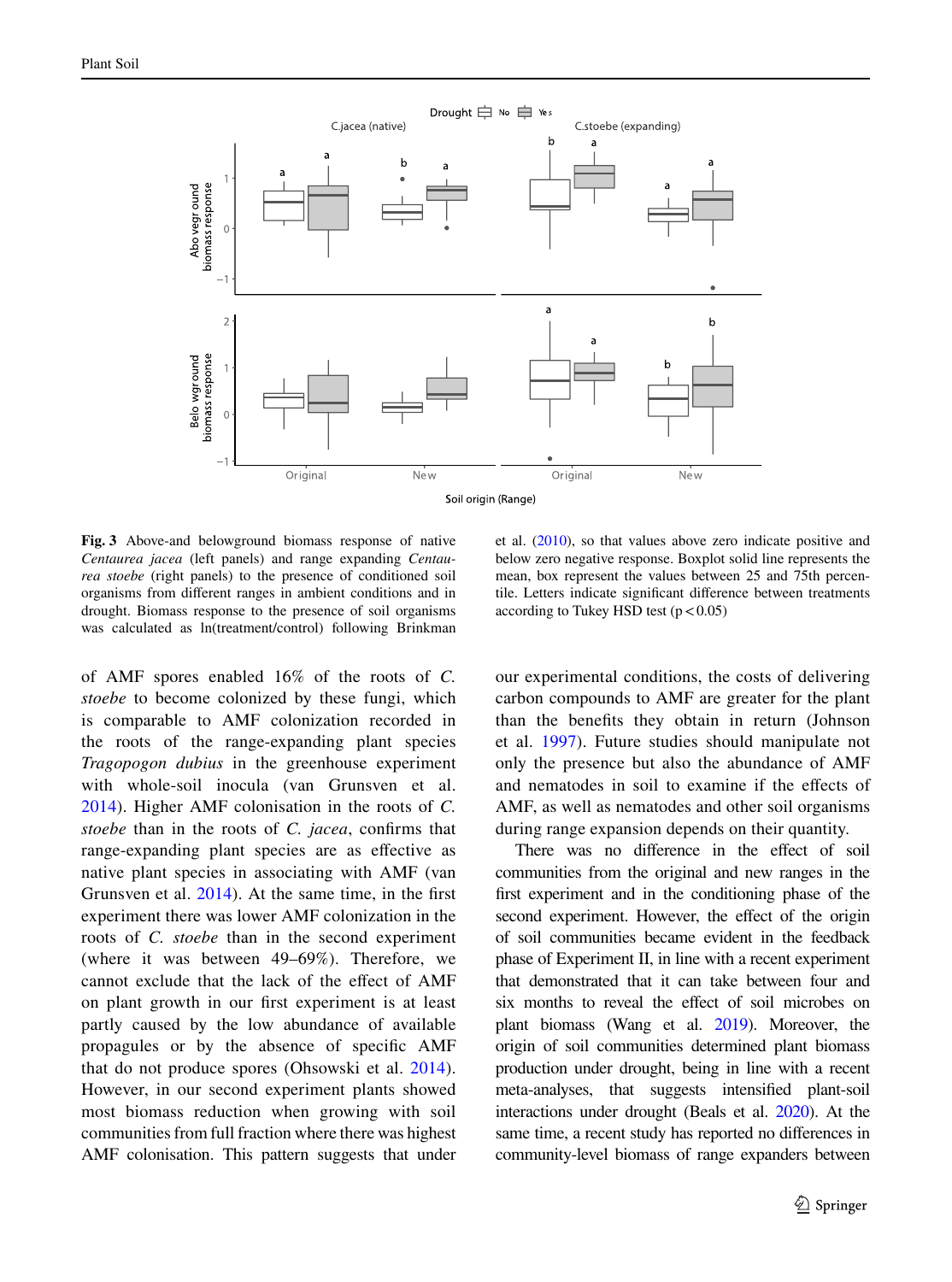drought and ambient conditions (Manrubia et al. [2019\)](#page-13-23), which suggests that in communities, neighbouring plant species might reduce the intensity of plant-soil interactions during drought.

Water availability has shown to infuence the functioning of soil communities (Hawkes et al. [2017\)](#page-12-23) and the composition of fungal and bacterial communities in soil with soil communities adapted to contemporary water availability being more benefcial for plant growth (Lau and Lennon [2012](#page-13-25); Remke et al. [2020\)](#page-13-26). Thus enhanced growth of range expanding *C. stoebe* with soil communities from the original range during drought suggests that these soil communities are better adapted to drought conditions than soil communities in the new range. This is further supported by climatic data, as the number of days per year without precipitation is higher in Slovenia, where the original range soil communities were collected, than in the Netherlands, where the new range soil communities originated (climatedata.eu). At the same time, the native *C. jacea* produced more biomass with soil communities from the new range during drought. As seeds of both plant species used in this experiment were collected from the new range, this pattern can suggest that local adaptation, which is absent in range-expanding plant species, is shaping the plantsoil interactions in native plant species. Recent study has shown that local adaptation in annual rangeexpanding plant species can occur relatively rapidly (Lustenhouwer et al. [2018](#page-13-27)). Characterization of leaf traits, biomass production, life cycle and reproductive capacity have indicated post-introduction evolution of *C. stoebe* in its invasive range compared to its original range (Henery et al. [2010;](#page-12-24) Hahn et al. [2012](#page-12-25)). Similar process might occur during range expansion as well, but this remains to be studied. The positive efect of soil communities from the original range on the growth of range-expanding plant species during drought as recorded in the present study suggests that the local adaptation can also have a positive efect on plant growth. Thus, although largely overlooked so far, local adaptation in range-expanding plant species may be an additional factor increasing the abundance of range-expanding plant species in their new range.

To manage the high number of treatments in this study, variation in soil communities was compromised by creating one composite soil sample from the original range and one from the new range of the range expander. Future studies should test the efect of soil communities from diferent locations within both ranges to validate the general nature of the patterns reported here. However, our results are in line with previous studies showing that soil communities from multiple locations in the original and new range have similar effect on the biomass production of rangeexpanding plant communities during soil conditioning (Koorem et al. [2018\)](#page-13-28) and feedback phase (Koorem et al. [2020\)](#page-13-29). The efect of soil communities reported in experimental studies may at least partly depend on the methodological approach (Wang et al. [2018](#page-14-7)), in this study demonstrated by the negative efect of non-target soil microbes found in Experiment I that was not confrmed in Experiment II. We therefore encourage the use of combinations of approaches in future studies in order to gain further insights into the interactions between soil communities and range-expanding plant species. For example, a dilution-to extinction approach using sterilized soil in combination with molecular methods for characterizing soil community composition as used in Yang et al. [\(2020](#page-14-8)) could help to get further insight into the role of diferent soil organisms in determining the performance of range-expanding plant species.

We conclude that the interactions between soil communities and range-expanding plant species are dynamic and might be revealed more clearly under stressful conditions such as drought. Therefore, combining the results of studies using diferent interacting species, growing conditions and approaches will be of key importance to enhance understanding of the efects of specifc groups of soil organisms on the growth of range-expanding plant species.

**Acknowledgements** We thank L.B. Snoek for the help with bioinformatics, Branko Vreš and Marta Manrubia for the help with soil collection. This is publication 7207 of the Netherlands Institute of Ecology (NIOO-KNAW).

**Funding** This study was supported by the European Research Council (ERC advanced grant ERC-ADV 323020 (SPECIALS) to W.H.v.d.P.) and by the Estonian Research Council (grants PUTJD78 and MOBTP105).

**Availability of data and material** Data will be stored at inhouse database of NIOO-KNAW.

**Code availability** Code will be available upon request.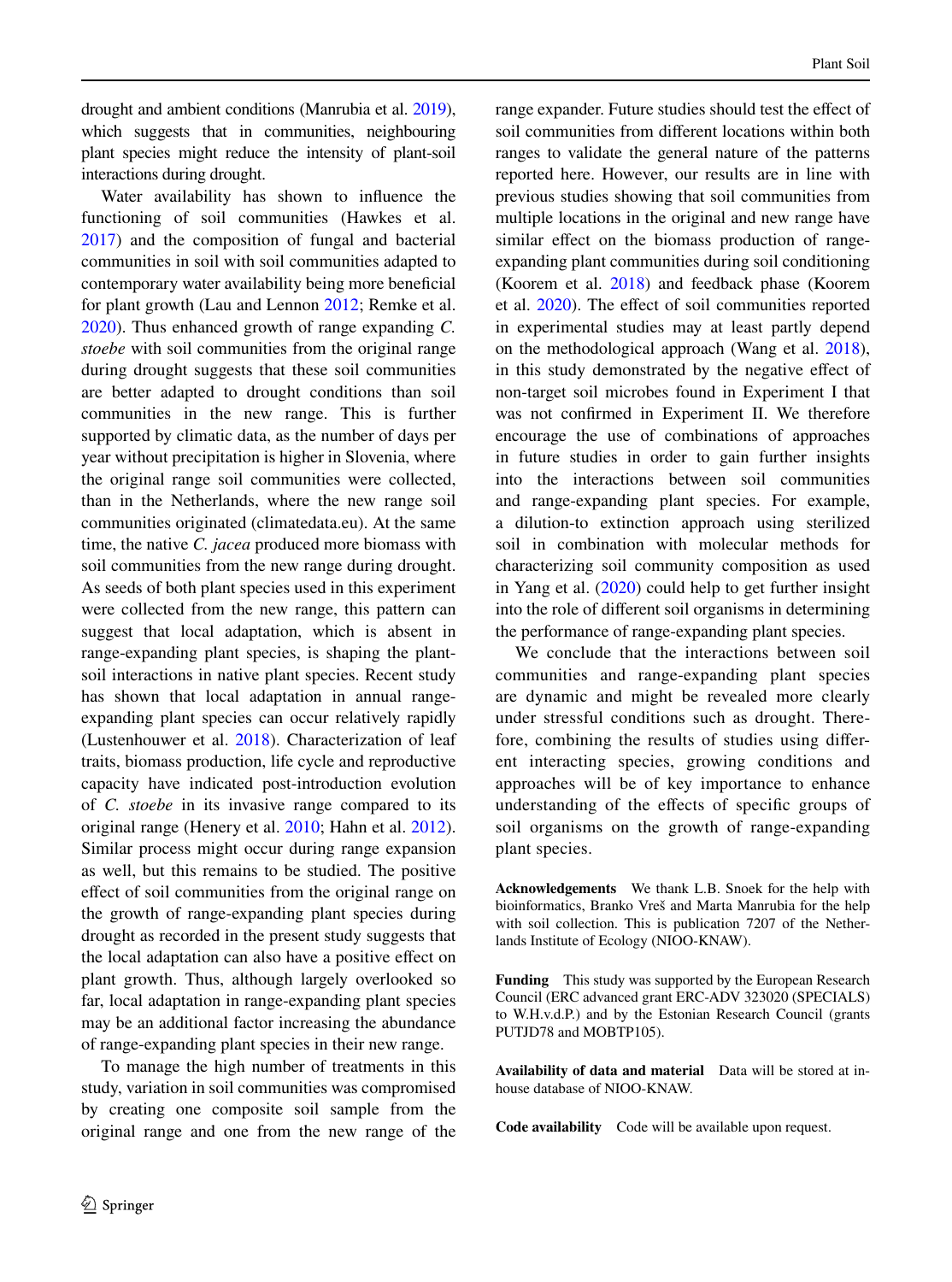## **Declarations**

**Conflicts of interest** The authors declare no conficts of interest.

**Open Access** This article is licensed under a Creative Commons Attribution 4.0 International License, which permits use, sharing, adaptation, distribution and reproduction in any medium or format, as long as you give appropriate credit to the original author(s) and the source, provide a link to the Creative Commons licence, and indicate if changes were made. The images or other third party material in this article are included in the article's Creative Commons licence, unless indicated otherwise in a credit line to the material. If material is not included in the article's Creative Commons licence and your intended use is not permitted by statutory regulation or exceeds the permitted use, you will need to obtain permission directly from the copyright holder. To view a copy of this licence, visit <http://creativecommons.org/licenses/by/4.0/>.

#### **References**

- <span id="page-12-1"></span>Álvarez-Garrido L, Viñegla B, Hortal S et al (2019) Distributional shifts in ectomycorrhizal fungal communities lag behind climate-driven tree upward migration in a conifer forest-high elevation shrubland ecotone. Soil Biol Biochem 137:107545. <https://doi.org/10.1016/j.soilbio.2019.107545>
- <span id="page-12-2"></span>Bahram M, Hildebrand F, Forslund SK et al (2018) Structure and function of the global topsoil microbiome. Nature 560:233–237. <https://doi.org/10.1038/s41586-018-0386-6>
- <span id="page-12-10"></span>Bardgett RD, van der Putten WH (2014) Belowground biodiversity and ecosystem functioning. Nature 515:505–511. <https://doi.org/10.1038/nature13855>
- <span id="page-12-22"></span>Beals KK, Moore JAM, Kivlin SN et al (2020) Predicting plant-soil feedback in the feld: meta-analysis reveals that competition and environmental stress diferentially snfuence PSF. Front Ecol Evol 8:191. [https://doi.org/10.3389/](https://doi.org/10.3389/fevo.2020.00191) [fevo.2020.00191](https://doi.org/10.3389/fevo.2020.00191)
- <span id="page-12-3"></span>Benning JW, Moeller DA (2020) Microbes, mutualism, and range margins: testing the ftness consequences of soil microbial communities across and beyond a native plant's range. New Phytol 229(5):2886–2900. [https://doi.org/10.](https://doi.org/10.1111/nph.17102) [1111/nph.17102](https://doi.org/10.1111/nph.17102)
- <span id="page-12-0"></span>Berg MP, Toby Kiers E, Driessen G et al (2010) Adapt or disperse: Understanding species persistence in a changing world. Glob Chang Biol 16:587–598. [https://doi.org/10.](https://doi.org/10.1111/j.1365-2486.2009.02014.x) [1111/j.1365-2486.2009.02014.x](https://doi.org/10.1111/j.1365-2486.2009.02014.x)
- <span id="page-12-6"></span>Bever JD, Westover KM, Antonovics J (1997) Incorporating the soil community into plant population dynamics: The utility of the feedback approach. J Ecol 85:561–573. <https://doi.org/10.2307/2960528>
- <span id="page-12-11"></span>Callaway RM, Bedmar EJ, Reinhart KO et al (2011) Efects of soil biota from diferent ranges on Robinia invasion: Acquiring mutualists and escaping pathogens. Ecology 92:1027– 1035. <https://doi.org/10.1890/i0012-9658-92-5-1027>
- <span id="page-12-20"></span>Brinkman PE, van der Putten WH, Bakker EJ, Verhoeven KJF (2010) Plant-soil feedback: Experimental approaches, statistical analyses and ecological interpretations. J Ecol 98:1063– 1073.<https://doi.org/10.1111/j.1365-2745.2010.01695.x>
- <span id="page-12-5"></span>De Frenne P, Coomes DA, De Schrijver A et al (2014) Plant movements and climate warming: Intraspecifc variation in growth responses to nonlocal soils. New Phytol 202:431–441.<https://doi.org/10.1111/nph.12672>
- <span id="page-12-15"></span>de Vries FT, Grifths RI, Knight CG et al (2020) Harnessing rhizosphere microbiomes for drought-resilient crop production. Science 368:1095–9203.<https://doi.org/10.1126/science.aaz5192>
- <span id="page-12-8"></span>Dostálek T, Münzbergová Z, Kladivová A, Macel M (2016) Plant–soil feedback in native vs. invasive populations of a range expanding plant. Plant Soil 399:209–220. [https://](https://doi.org/10.1007/s11104-015-2688-x) [doi.org/10.1007/s11104-015-2688-x](https://doi.org/10.1007/s11104-015-2688-x)
- <span id="page-12-7"></span>Engelkes T, Morriën E, Verhoeven KJF et al (2008) Successful range-expanding plants experience less above-ground and below-ground enemy impact. Nature 456:946–948. <https://doi.org/10.1038/nature07474>
- <span id="page-12-4"></span>Essl F, Dullinger S, Genovesi P et al (2019) A conceptual framework for range-expanding species that track humaninduced environmental change. 69:908–919. [https://doi.](https://doi.org/10.1093/biosci/biz101) [org/10.1093/biosci/biz101](https://doi.org/10.1093/biosci/biz101)
- <span id="page-12-16"></span>Franco ALC, Gherardi LA, de Tomasel CM et al (2019) Drought suppresses soil predators and promotes root herbivores in mesic, but not in xeric grasslands. Proc Natl Acad Sci U S A 116:12883–12888.<https://doi.org/10.1073/pnas.1900572116>
- <span id="page-12-25"></span>Hahn MA, Buckley YM, Müller-Schärer H (2012) Increased population growth rate in invasive polyploid Centaurea stoebe in a common garden. Ecol Lett 15:947–954. <https://doi.org/10.1111/j.1461-0248.2012.01813.x>
- <span id="page-12-23"></span>Hawkes CV, Waring BG, Rocca JD, Kivlin SN (2017) Historical climate controls soil respiration responses to current soil moisture. PNAS 114:6322–6327. [https://doi.org/10.](https://doi.org/10.1073/pnas.1620811114) [1073/pnas.1620811114](https://doi.org/10.1073/pnas.1620811114)
- <span id="page-12-24"></span>Henery ML, Bowman G, Mráz P et al (2010) Evidence for a combination of pre-adapted traits and rapid adaptive change in the invasive plant Centaurea stoebe. J Ecol 98:800–813. <https://doi.org/10.1111/j.1365-2745.2010.01672.x>
- <span id="page-12-19"></span>Hol WHG, Cook R (2005) An overview of arbuscular mycorrhizal fungi-nematode interactions. Basic Appl Ecol 6:489–503. <https://doi.org/10.1016/j.baae.2005.04.001>
- <span id="page-12-13"></span>Jimenez M, Jaksic F, Armesto J et al (2011) Extreme climatic events change the dynamics and invasibility of semi-arid annual plant communities. Ecol Lett 14(12):1227–1235. <https://doi.org/10.1111/j.1461-0248.2011.01693.x>
- <span id="page-12-21"></span>Johnson NC, Graham JH, Smith FA (1997) Functioning of mycorrhizal associations along the mutualism-parasitism continuum. New Phytol 135:575–585. [https://doi.org/10.](https://doi.org/10.1046/j.1469-8137.1997.00729.x) [1046/j.1469-8137.1997.00729.x](https://doi.org/10.1046/j.1469-8137.1997.00729.x)
- <span id="page-12-14"></span>Kaisermann A, de Vries FT, Grifths RI, Bardgett RD (2017) Legacy efects of drought on plant – soil feedbacks and plant – plant interactions. New Phyt 215(4):1413–1424. <https://doi.org/10.1111/nph.14661>
- <span id="page-12-9"></span>Keane RM, Crawley MJ (2002) Exotic plant invasions and the enemy release hypothesis. Trends Ecol Evol 17:164–170. [https://doi.org/10.1016/S0169-5347\(02\)02499-0](https://doi.org/10.1016/S0169-5347(02)02499-0)
- <span id="page-12-18"></span>Kiers ET, Duhamel M, Beesetty Y et al (2011) Reciprocal rewards stabilize cooperation in the mycorrhizal symbiosis. Science 333(6044):880–883. <https://doi.org/10.1126/science.1208473>
- <span id="page-12-17"></span>Klironomos JN (2003) Variation in plant response to native and exotic arbuscular mycorrhizal fungi. Ecology 84:2292– 2301.<https://doi.org/10.1890/02-0413>
- <span id="page-12-12"></span>Knapp AK, Beier C, Briske DD et al (2008) Consequences of more extreme precipitation regimes for terrestrial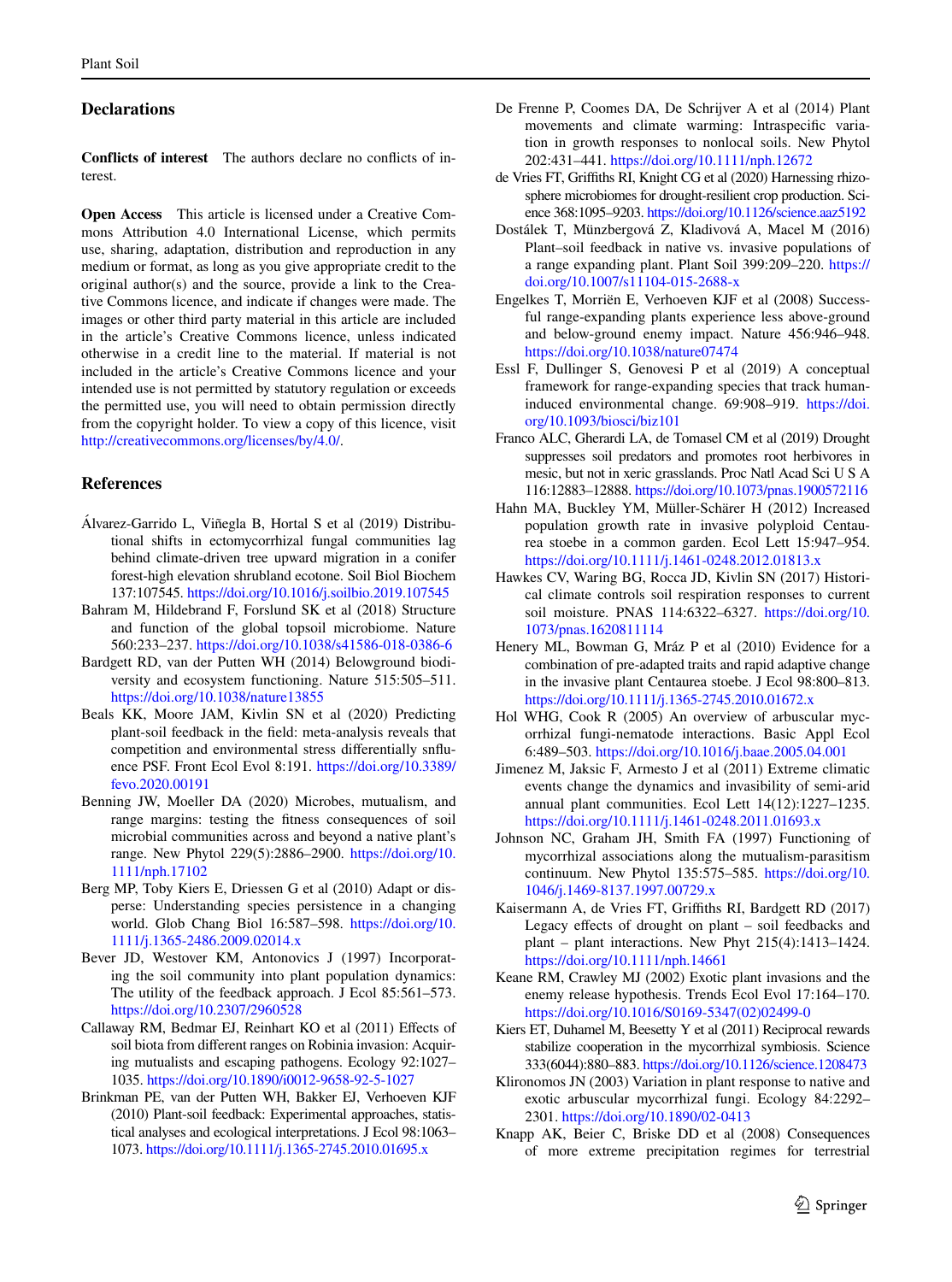ecosystems. BioSci 58:811–821. [https://doi.org/10.1641/](https://doi.org/10.1641/B580908) [B580908](https://doi.org/10.1641/B580908)

- <span id="page-13-28"></span> Koorem K, Kostenko O, Snoek LB et al (2018) Relatedness with plant species in native community infuences ecological consequences of range expansions. Oikos 1–10.<https://doi.org/10.1111/oik.04817>
- <span id="page-13-29"></span>Koorem K, Snoek BL, Bloem J et al (2020) Community-level interactions between plants and soil biota during range expansion. J Ecol 108(5):1860–1873. [https://doi.org/10.](https://doi.org/10.1111/1365-2745.13409) [1111/1365-2745.13409](https://doi.org/10.1111/1365-2745.13409)
- <span id="page-13-3"></span>Kulmatiski A, Beard KH, Stevens JR, Cobbold SM (2008) Plantsoil feedbacks: A meta-analytical review. Ecol Lett 11:980– 992. <https://doi.org/10.1111/j.1461-0248.2008.01209.x>
- <span id="page-13-20"></span>Kuznetsova A, Brockhoff PB, Christensen RHB (2017) lmerTest package: tests in linear mixed efects models. J Stat Soft 82(13):1–26.<https://doi.org/10.18637/jss.v082.i13>
- <span id="page-13-25"></span>Lau JA, Lennon JT (2012) Rapid responses of soil microorganisms improve plant ftness in novel environments. PNAS 109:14058–14062.<https://doi.org/10.1073/pnas.1202319109>
- <span id="page-13-27"></span>Lustenhouwer N, Wilschut RA, Williams JL et al (2018) Rapid evolution of phenology during range expansion with recent climate change. Glob Chang Biol 24:e534–e544. <https://doi.org/10.1111/gcb.13947>
- <span id="page-13-23"></span> Manrubia M, Putten van der W, Weser C et al (2019) Soil functional responses to drought under range - expanding and native plant communities. Funct Ecol 1–15. [https://](https://doi.org/10.1111/1365-2435.13453) [doi.org/10.1111/1365-2435.13453](https://doi.org/10.1111/1365-2435.13453)
- <span id="page-13-19"></span>McGonigle TP, Miller MH, Evans DG et al (1990) A new method which gives an objective measure of colonization of roots by vesicular- arbuscular mycorrhizal fungi. New Phytol 115:495–501. [https://doi.org/10.1111/j.1469-8137.](https://doi.org/10.1111/j.1469-8137.1990.tb00476.x) [1990.tb00476.x](https://doi.org/10.1111/j.1469-8137.1990.tb00476.x)
- <span id="page-13-14"></span>Meisner A, De Deyn GB, de Boer W, van der Putten WH (2013) Soil biotic legacy efects of extreme weather events infuence plant invasiveness. Proc Natl Acad Sci 110:9835–9838.<https://doi.org/10.1073/pnas.1300922110>
- <span id="page-13-8"></span>Morriën E, Duyts H, van der Putten WH (2012) Efects of native and exotic range-expanding plant species on taxonomic and functional composition of nematodes in the soil food web. Oikos 121:181–190. [https://doi.org/10.](https://doi.org/10.1111/j.1600-0706.2011.19773.x) [1111/j.1600-0706.2011.19773.x](https://doi.org/10.1111/j.1600-0706.2011.19773.x)
- <span id="page-13-17"></span>NDFF (2019) Verspreidingsatlas. <http://verspreidingsatlas.nl> (Accessed 25 Oct 2019)
- <span id="page-13-16"></span>Ohsowski BM, Zaitsoff PD, Öpik M, Hart MM (2014) Where the wild things are: Looking for uncultured Glomeromycota. New Phytol 204:171–179. [https://doi.org/10.1111/](https://doi.org/10.1111/nph.12894) [nph.12894](https://doi.org/10.1111/nph.12894)
- <span id="page-13-18"></span>Oostenbrink M (1960) Estimating nematode populations by some elected methods. In: Sasser, J.N., Jenkins, W.R. (Eds.), Nematology. Univ. of North Carolina Press 85e102
- <span id="page-13-0"></span> Parmesan C (2006) Ecological and evolutionary responses to recent climate change. AREES 637–671. [https://doi.org/](https://doi.org/10.1146/annurev.ecolsys.37.091305.110100) [10.1146/annurev.ecolsys.37.091305.110100](https://doi.org/10.1146/annurev.ecolsys.37.091305.110100)
- <span id="page-13-6"></span>Pugnaire FI, Morillo JA, Peñuelas J et al (2019) Climate change efects on plant-soil feedbacks and consequences for biodiversity and functioning of terrestrial ecosystems. Sci Adv 2375–2548 <https://doi.org/10.1126/sciadv.aaz1834>
- <span id="page-13-21"></span>R Core Development Team (2020) R: A language and environment for statistical computing. R Foundation for Statistical Computing, Vienna, Austria. <https://www.R-project.org/>
- <span id="page-13-1"></span>Ramirez KS, Snoek LB, Koorem K et al (2019) Rangeexpansion effects on the belowground plant microbiome. Nat Ecol Evol 3:604–611. [https://doi.org/10.1038/](https://doi.org/10.1038/s41559-019-0828-z) [s41559-019-0828-z](https://doi.org/10.1038/s41559-019-0828-z)
- <span id="page-13-26"></span> Remke MJ, Johnson NC, Wright J et al (2020) Sympatric pairings of dryland grass populations, mycorrhizal fungi and associated soil biota enhance mutualism and ameliorate drought stress J Ecol 1–14. [https://doi.org/10.](https://doi.org/10.1111/1365-2745.13546) [1111/1365-2745.13546](https://doi.org/10.1111/1365-2745.13546)
- <span id="page-13-11"></span>Smith S, Read D (2008) Mycorrhizal symbioses. Third Edition. Academic Press
- <span id="page-13-10"></span>Spatafora JW, Chang Y, Benny GL et al (2016) A phylumlevel phylogenetic classifcation of zygomycete fungi based on genome-scale data. Mycologia 108:1028– 1046. <https://doi.org/10.3852/16-042>
- <span id="page-13-7"></span>van den Hoogen J, Geisen S, Routh D et al (2019) Soil nematode abundance and functional group composition at a global scale. Nature 572:194–198. [https://doi.org/10.](https://doi.org/10.1038/s41586-019-1418-6) [1038/s41586-019-1418-6](https://doi.org/10.1038/s41586-019-1418-6)
- <span id="page-13-4"></span>van der Putten WH, Bardgett RD, Bever JD et al (2013) Plant-soil feedbacks: The past, the present and future challenges. J Ecol 101:265–276. [https://doi.org/10.1111/](https://doi.org/10.1111/1365-2745.12054) [1365-2745.12054](https://doi.org/10.1111/1365-2745.12054)
- <span id="page-13-5"></span>van Grunsven RHA, van der Putten WH, Bezemer TM et al (2007) Reduced plant-soil feedback of plant species expanding their range as compared to natives. J Ecol 95:1050–1057. [https://doi.org/10.1111/j.1365-2745.2007.](https://doi.org/10.1111/j.1365-2745.2007.01282.x) [01282.x](https://doi.org/10.1111/j.1365-2745.2007.01282.x)
- <span id="page-13-2"></span>van Grunsven RHA, van der Putten WH, Bezemer TM et al (2010) Plant-soil interactions in the expansion and native range of a poleward shifting plant species. Glob Chang Biol 16:380–385. [https://doi.org/10.1111/j.1365-](https://doi.org/10.1111/j.1365-2486.2009.01996.x) [2486.2009.01996.x](https://doi.org/10.1111/j.1365-2486.2009.01996.x)
- <span id="page-13-9"></span>van Grunsven RHA, Yuwati TW, Kowalchuk GA et al (2014) The northward shifting neophyte Tragopogon dubius is just as efective in forming mycorrhizal associations as the native T. pratensis. Plant Ecol Divers 7:533–539. <https://doi.org/10.1080/17550874.2013.824517>
- <span id="page-13-22"></span>Van Nuland M, Bailey J, Schweitzer J (2017) Divergent plant–soil feedbacks could alter future elevation ranges and ecosystem dynamics. Nat Ecol Evol 1:0150. [https://](https://doi.org/10.1038/s41559-017-0150) [doi.org/10.1038/s41559-017-0150](https://doi.org/10.1038/s41559-017-0150)
- <span id="page-13-12"></span>Veresoglou SD, Rillig MC (2012) Suppression of fungal and nematode plant pathogens through arbuscular mycorrhizal fungi. Biol Lett 8:214–217. [https://doi.org/10.1098/](https://doi.org/10.1098/rsbl.2011.0874) [rsbl.2011.0874](https://doi.org/10.1098/rsbl.2011.0874)
- <span id="page-13-13"></span>Vos C, Schouteden N, van Tuinen D et al (2013) Mycorrhiza-induced resistance against the root-knot nematode Meloidogyne incognita involves priming of defense gene responses in tomato. Soil Biol Biochem 60:45–54. <https://doi.org/10.1016/j.soilbio.2013.01.013>
- <span id="page-13-15"></span>Wagg C, Bender SF, Widmer F, van der Heijden MGA (2014) Soil biodiversity and soil community composition determine ecosystem multifunctionality. Proc Natl Acad Sci 111:5266–5270. [https://doi.org/10.1073/pnas.](https://doi.org/10.1073/pnas.1320054111) [1320054111](https://doi.org/10.1073/pnas.1320054111)
- <span id="page-13-24"></span>Wang M, De Deyn GB, Bezemer TM (2019) Separating efects of soil microorganisms and nematodes on plant community dynamics. Plant Soil 441:455–467. [https://doi.org/10.](https://doi.org/10.1007/s11104-019-04137-3) [1007/s11104-019-04137-3](https://doi.org/10.1007/s11104-019-04137-3)